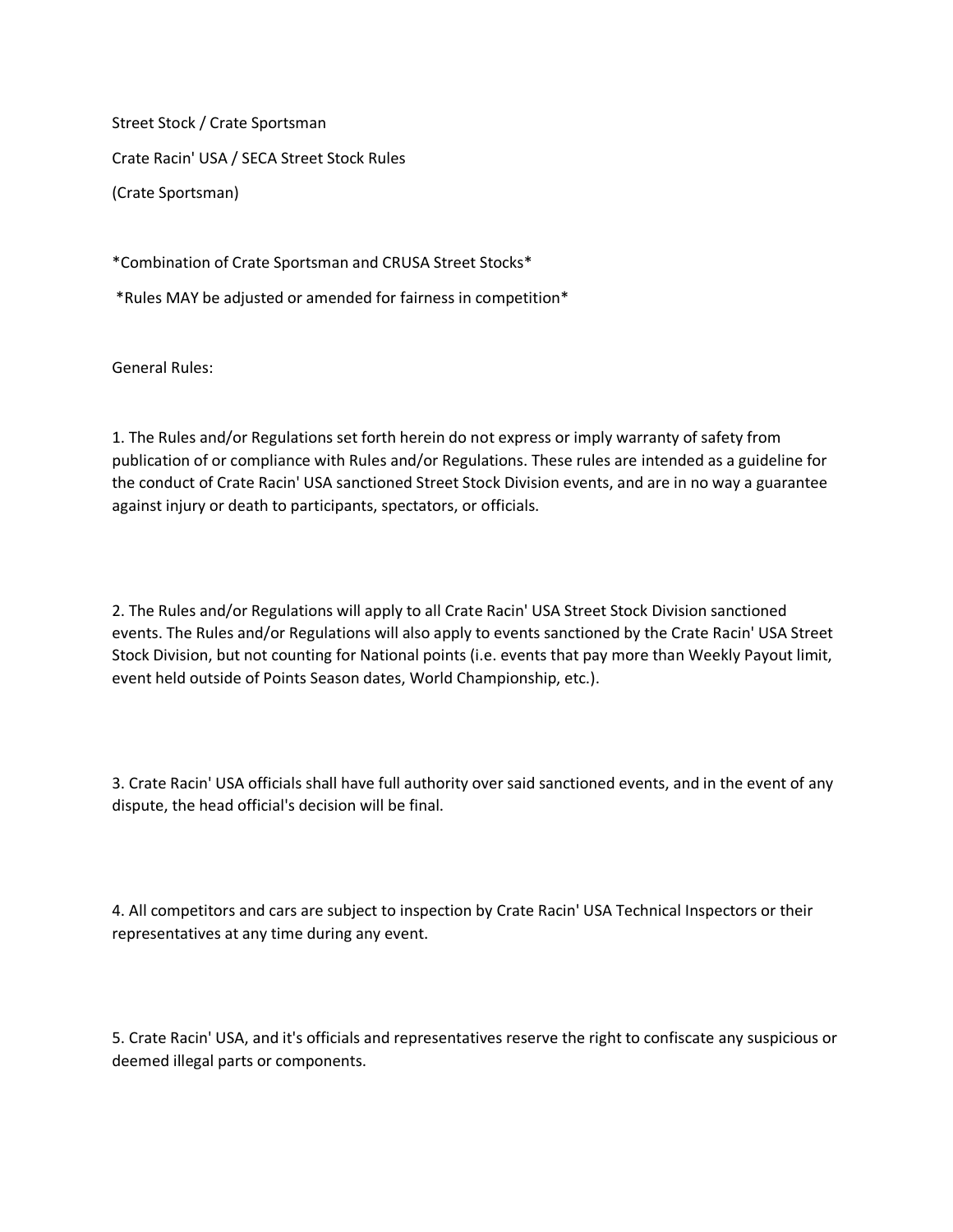6. Crate Racin' USA reserves the right to alter or amend these Rules and/or Regulations in the interest of fair competition, efficient completion of an event, or for safety. All official's decisions are final.

7. The Rules and/or Regulations for the Crate Racin' USA Street Stock Division have been sanctioned and approved by Crate Racin' USA, P.O. Box 2037, Adairsville, GA 30103, and available online at www.CrateRacinUSA.com .

8. There is NO appeal process in the determination of or application of fines and/or penalties assessed by the series. All Official's decisions are final, and drivers will not be allowed to compete in any sanctioned events until all fines are paid, penalties assessed have been cleared, and/or suspensions have been served.

Safety Rules:

1. Safety is the primary responsibility of the RACER!!

2. Series recommends Drivers have a SFI-Approved full fire suit (top and bottom), gloves, and shoes. Full Fire Suit (top and bottom or one-piece) is required (SFI rating optional, but highly recommended).

3. Snell rated SA2010 or SA2015 full-face helmet required.

4. Series recommends the use of a head and neck restraint system, but is not required.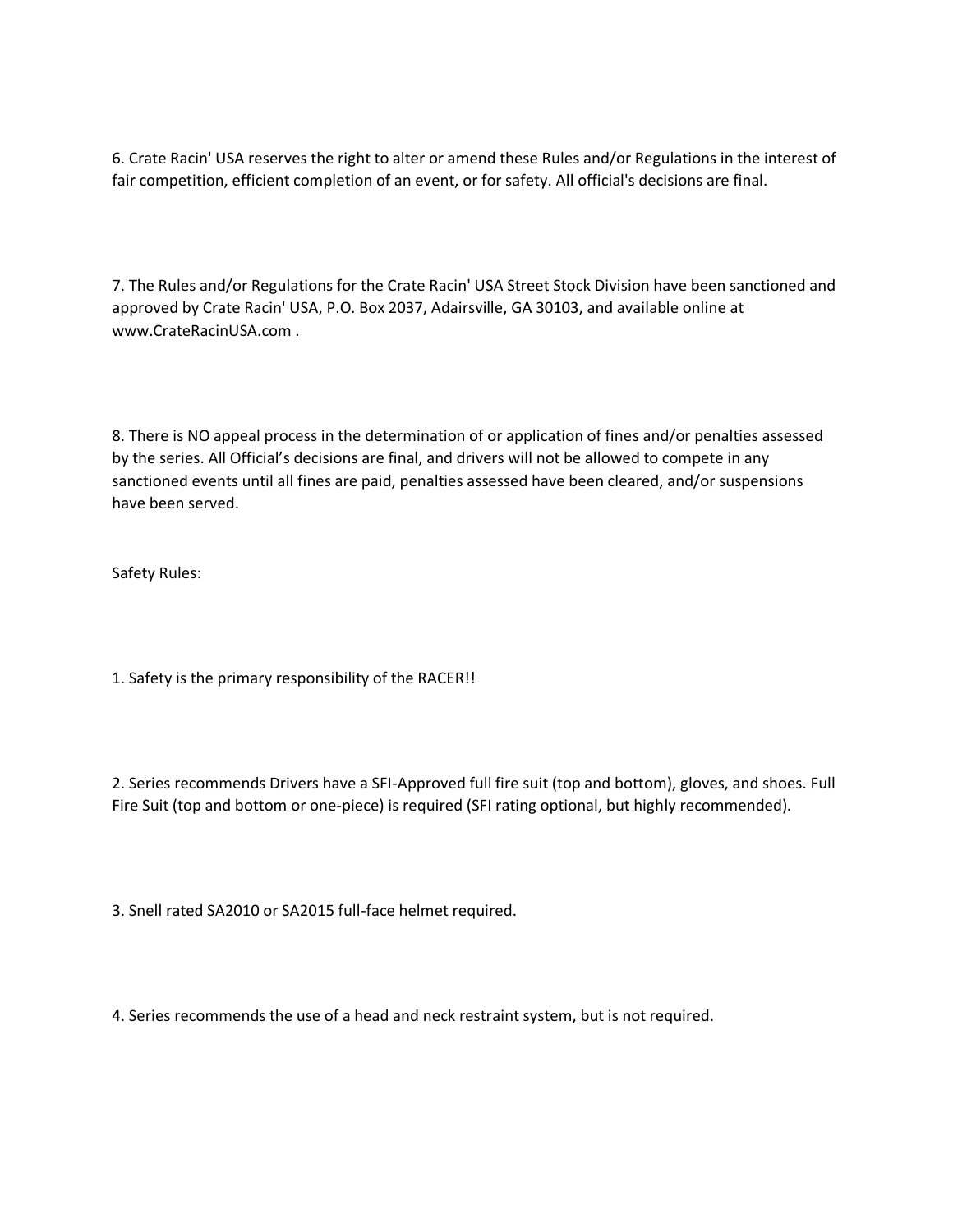5. All cars must have a fully charged fire 2 lb. extinguisher mounted within reach of the driver. Series recommends a 5 lb. halon system.

6. All cars must have a kill switch within easy reach of the driver, and clearly marked "Off" and "On".

7. All cars must have a quality fuel cell with roll over valve (check valve) in fuel cell vent.

8. Minimum three(3) inch wide, two(2) inch if using head and neck restraint, SFI-Approved five point safety belts, mounted securely to the roll cage. (Recommend belts be no more than two years old.)

9. Any pre-race technical/safety inspection and car or equipment is deemed unsafe by officials will result in not being allowed to compete. Official's decisions are final!

10. All track specific general safety rules or requirements will apply at all times to all participants (i.e. window nets, gloves, door plates, head and neck restraints, etc.) at that track.

11. RaceCeiver one way radios are REQUIRED at every sanctioned event. Failure to have a RaceCeiver (or equivalent one-way device) could result in disqualification. Malfunction of such device (i.e. dead battery, ear phone failure, etc.) will not constitute any penalty.

12. NO two-way radios, cell phones, or other communication devices will be allowed. RaceCeiver is the ONLY communication device permitted. Drivers caught with any other communication device will be disqualified for that event (heat or feature).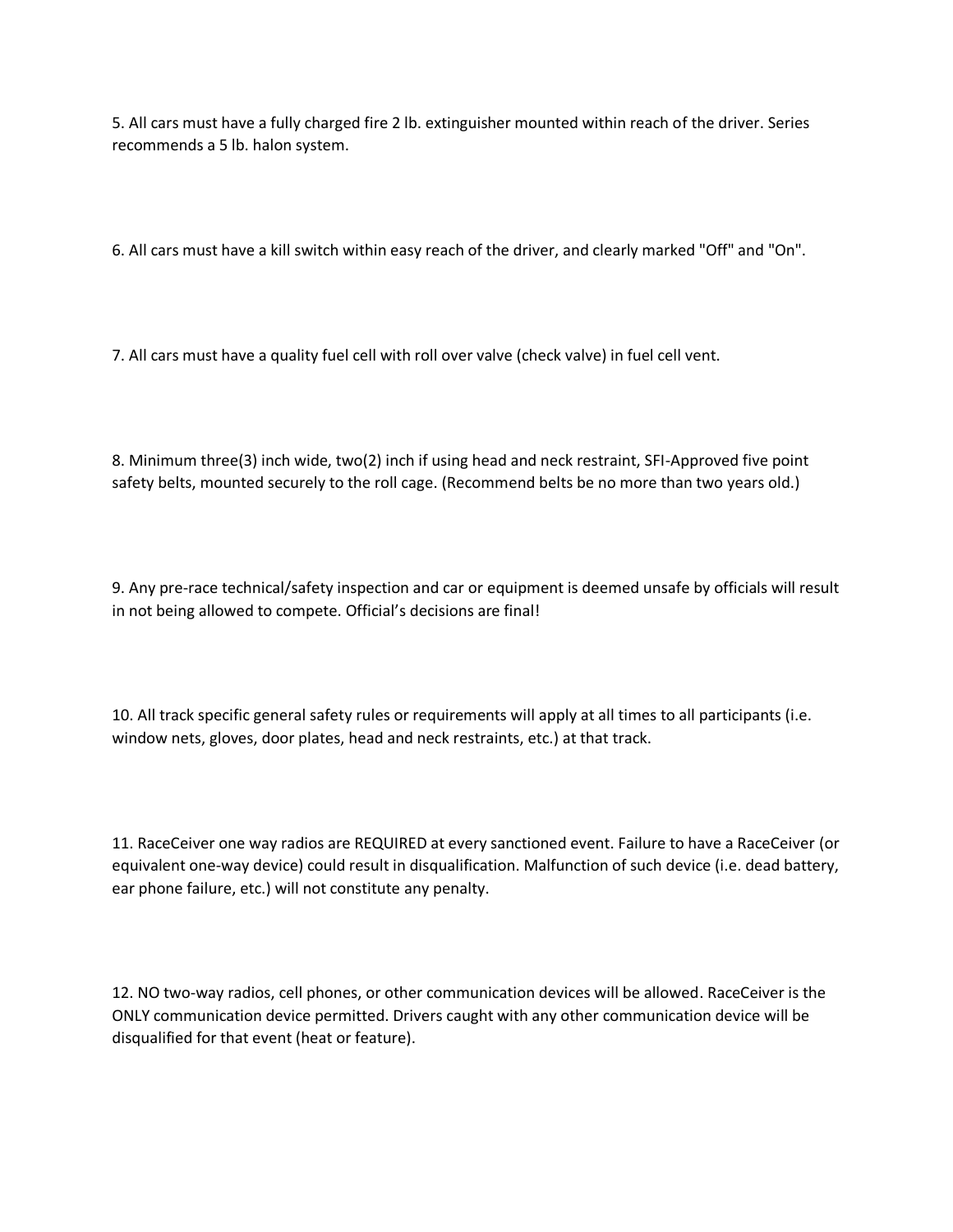13. No mirrors are allowed at any location on the car.

14. ALL weight/lead must be painted white and include the car number. Weight must be securely fastened to the car with a minimum two (2) 1/2" diameter bolts. No weight may be attached to the back bumper. Losing weight in any race (i.e. heat, b-main, feature) will result in disqualification for that event.

Membership and Entry Fees:

1. All drivers participating at Crate Racin' USA Street Stock Division sanctioned tracks and events must purchase an Annual Membership at a cost of \$50 per year if purchased directly from the series by calling the office, purchasing on the series website, or via mail, or \$60 if purchased at the track(\$10 goes to track for Processing Fee). This membership makes the driver eligible for any Weekly Racing Series points fund monies and contingency awards.

2. A driver visiting and not competing at a Weekly Sanctioned track on a regular basis may purchase Temporary Membership at a cost of \$15 per race.

3. Weekly Sanctioned tracks will be updated of driver's membership status on a weekly basis via e-mail.

4. Any driver competing at a Weekly Sanctioned race track/event must pay a \$10 entry fee which goes back into the track's point fund. ALL entry fee monies collected through the season will be sent back to the track and disbursed by each track at season's end.

Series Decal Requirements: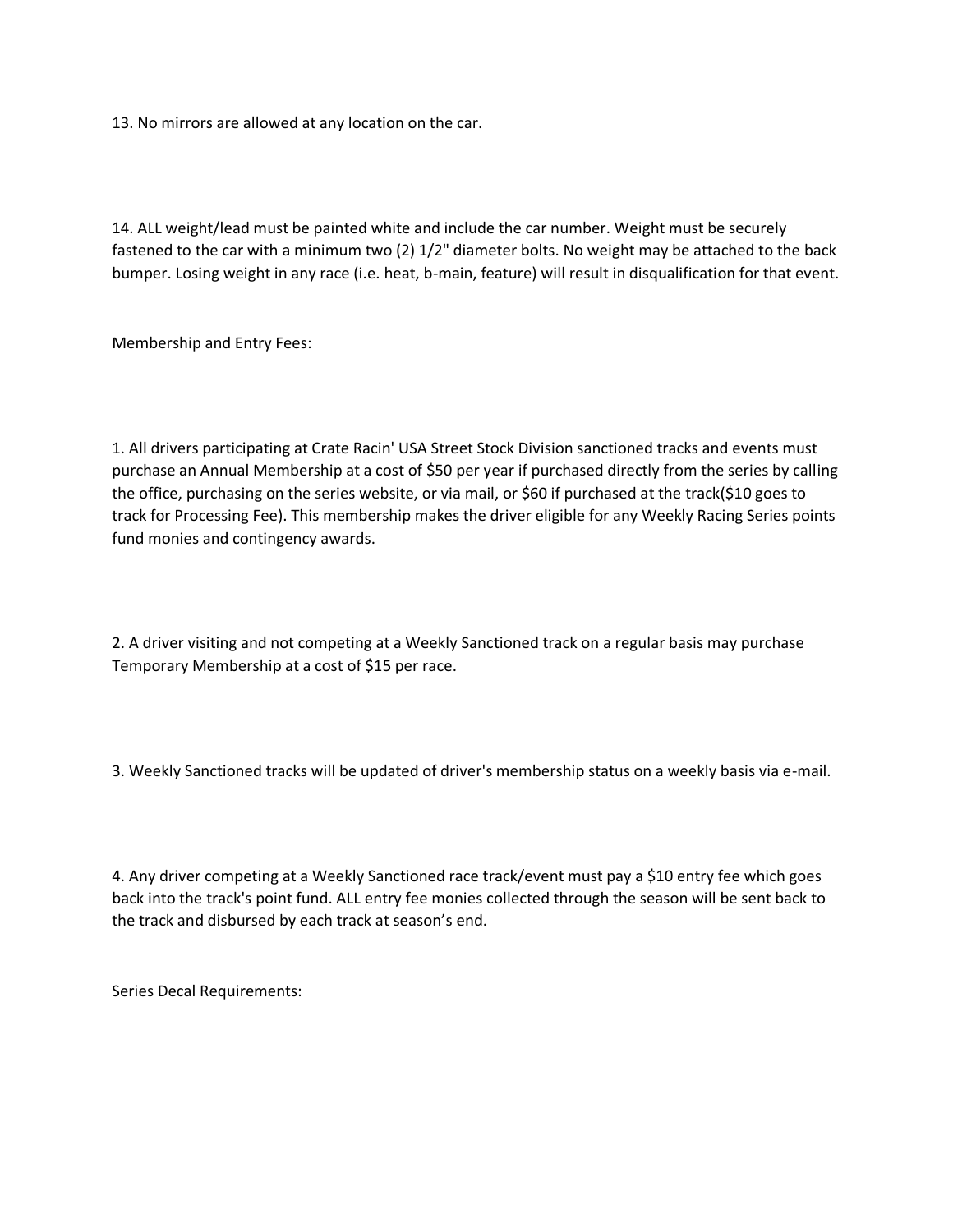1. The following are REQUIRED: Series decal will be required to be placed on the left rear of the spoiler, and on the upper front of the door under the pillar post, on each side (see body diagram). Chevrolet Performance, VP Racing Fuels, VP Racing Lubricants must be placed in clear view on each side of the car, drivers may choose to avoid interference with personally obtained sponsors (rear sail panel, bottom of door, etc.). Hoosier Racing Tire sticker must be placed above the rear tire wheel well on each side.

2. Certain other manufacturers will award Contingency Prizes and/or Money. To receive these awards, the manufacturer's decal must be displayed on each side of the car. Cars will be checked by track and series personnel to verify appropriate decals are in place.

Weekly Race Procedures:

1. Race procedures at Weekly Sanctioned tracks are at the discretion of the individual speedway. Race tracks should be consistent and fair in their race formats and procedures at all times. Tracks should also keep in mind that racers are competing against competitors at all other Weekly Sanctioned tracks at the same time as at your track.

2. If there is cause for concern that races are being manipulated or setup with unfairness towards any competitors, or other tracks, the series reserves the right to intervene and setup a reasonable solution/procedural program suitable for all parties.

3. Weekly Sanctioned tracks may not have a double point race for Weekly Racing Series points. However, in the event of excessive rain outs where make-up races are needed, a track may run a double feature event for each Weekly Racing Series event that was previously scheduled and rained out. Track must provide notice to the Crate Racin' USA office by Monday at 5 P.M. EST of the week the track plans to make-up the event in order to allow the series to promote and inform all racers of what and where those events are taking place.

4. In the event of rain at the speedway during a scheduled Weekly Racing Series event, and the feature event has not completed more than half (1/2) the advertised laps, that event must be either cancelled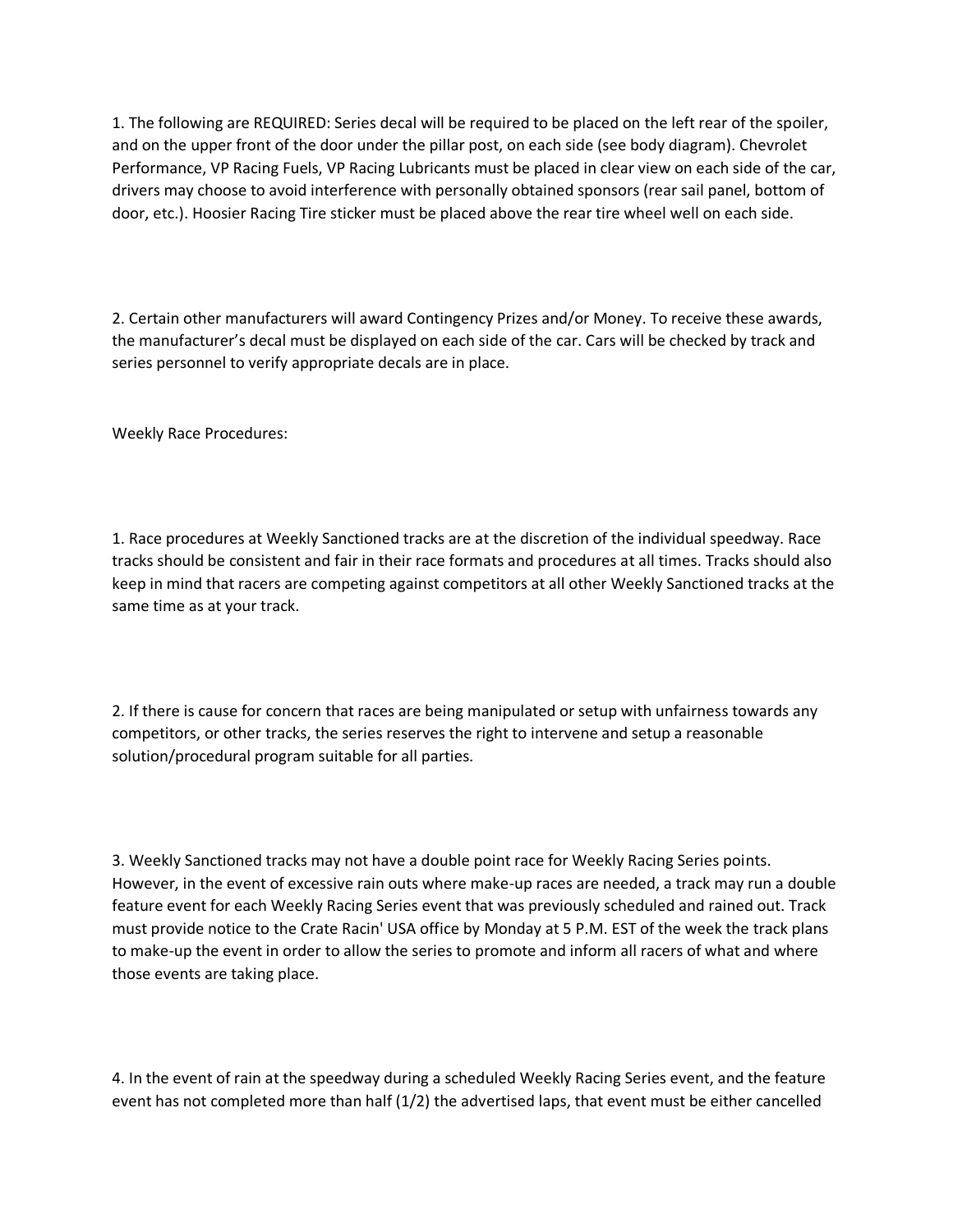completely or made up the next week as a Double Feature. The field will be set as qualified from the previous attempt to race.

5. Races that pay \$1,000 to win and under will be considered a point counting, sanctioned Crate Racin' USA Street Stock Division Weekly racing event. Any race paying \$1,001 to win or more will not count towards the Weekly Racing Series National point total.

6. No double/make-up feature events will be permitted after week 25, or during the final two weeks of the Weekly Racing Season.

Technical Rules and Regulations:

It is the obligation of each participant to ensure their conduct and equipment are in compliance with all applicable rules and procedures, as they may be amended. Any amendment(s) will supersede any previous rules regarding that aspect of competition. An amendment is effective from the date it is added to the official rules regardless of when a competitor receives notice.

Any new components (i.e. engine, suspension, body, frame, etc.) utilized in competition must be approved by Crate Racin' USA officials before being allowed in competition.

Failure to receive prior approval for any component may result in disqualification, loss of points and money, and a suspension or fine of the series choosing.

\*Cars competing in the 2019 SECA Crate Sportsman Division and LEGAL by those rules, will receive a weight break for 2020.

2019 LEGAL SECA Crate Sportsman cars may weigh 2,900 lbs.\*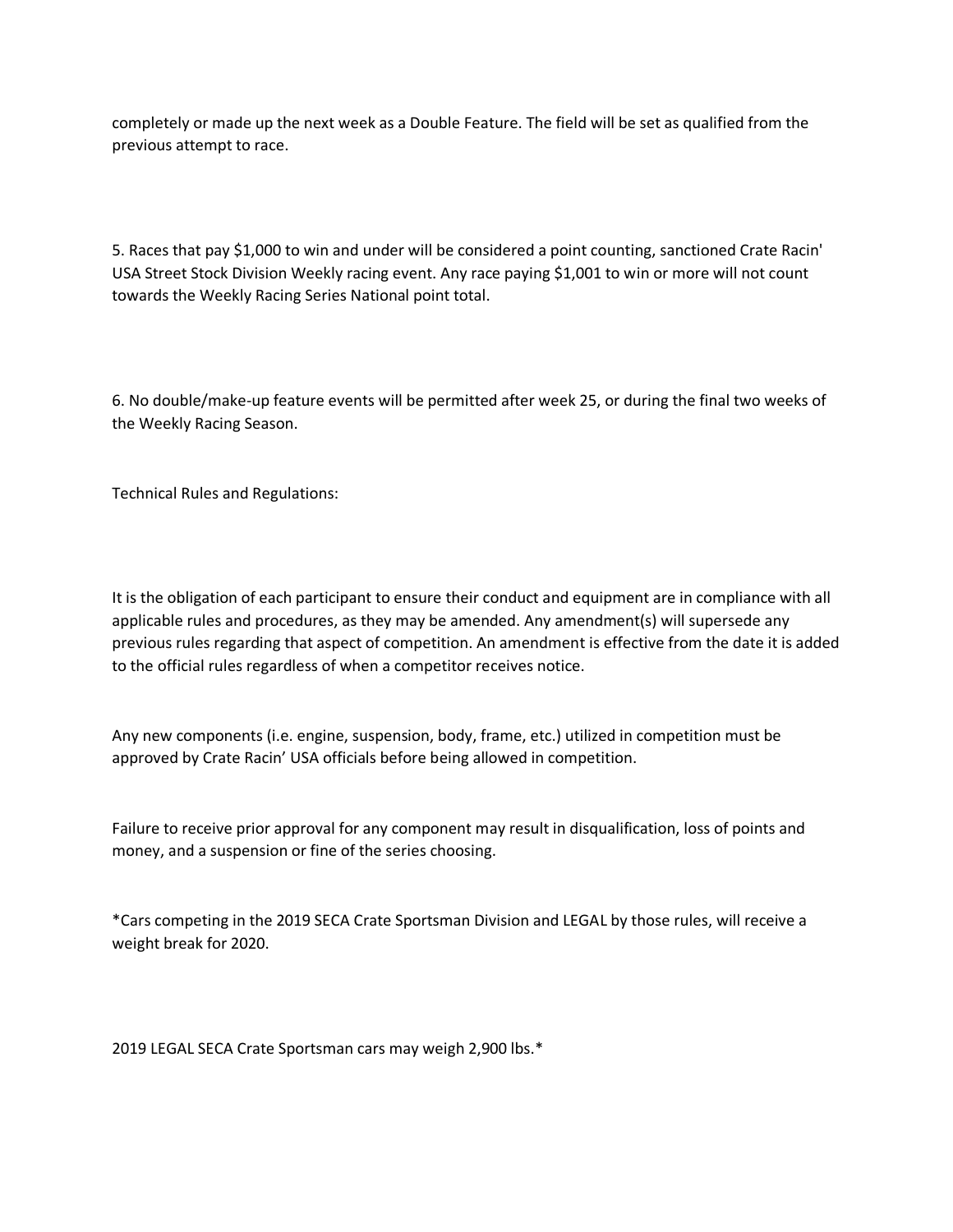ALL other rules in this rule book will be in effect for both former Crate Sportsman and CRUSA Street Stock legal cars.

Crate Sportsman cars will be checked using the 2019 SECA Crate Sportsman Rule Book.

Engine Rules:

Engine Option #1:

1. Chevrolet Performance Part #88958602/19258602/88858602 (CT 350) Commonly referred to as "602" engine.

2. Weight = 3,000 lbs. for CRUSA legal cars; SECA Crate Sportsman = 2,900 lbs.

3. These engines are sealed at the intake manifold, cylinder head, front cover, and oil pan with special twist off bolt heads or Chevrolet Performance cap seals, which are installed at the Chevrolet Performance factory.

4. The ONLY seals allowed for competition are:

a. GM original twist off bolts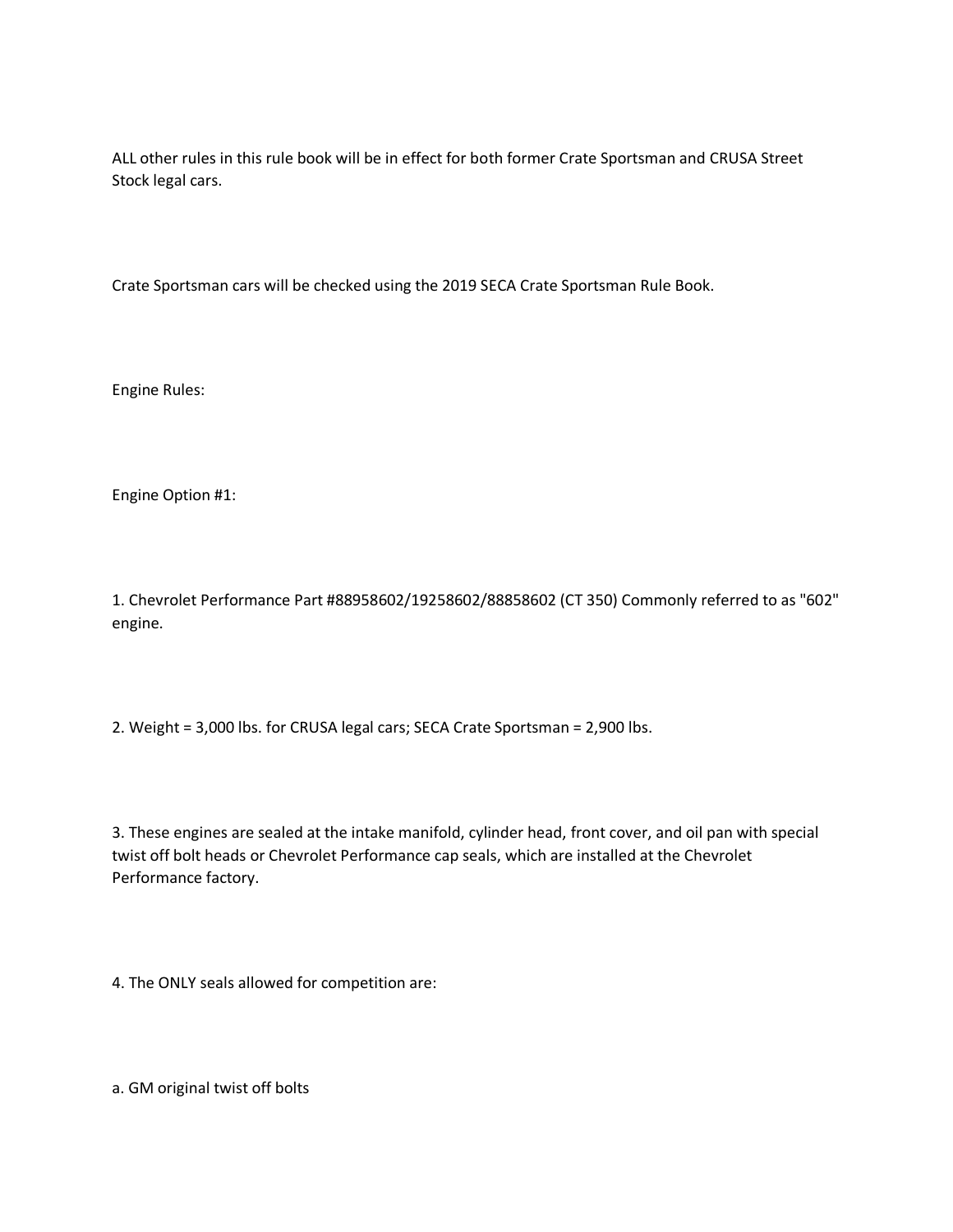b. Chevrolet Performance cap seals

c. Crate USA Gen IV(Green) or Gen V(Black) cable seals, RUSH cable seals, or IMCA cable seals.

d. To compete with ANY other seal/sealing system contact Crate Racin' USA for approval.

5. These sealed engines must not be altered, modified, or changed from factory specs. The sealed engines must remain intact and not tampered with.

6. Any seals that have been removed or tampered with will make the engine illegal and not eligible for competition. The penalty for anyone tampering with seals, modifying any internal engine parts, or changing the parts from stock as delivered sealed from the factory will be subject to expulsion from racing in any Crate Racin' USA sanctioned event for the remainder of the season and future seasons, as determined by officials.

7. No changes are allowed to the engine including the intake manifold, heads, valve covers, front cover, oil pan, harmonic balancer, or any other part(s) on or in the engine.

8. No vacuum pumps. No evac systems of any type, including but not limited to the breather system style.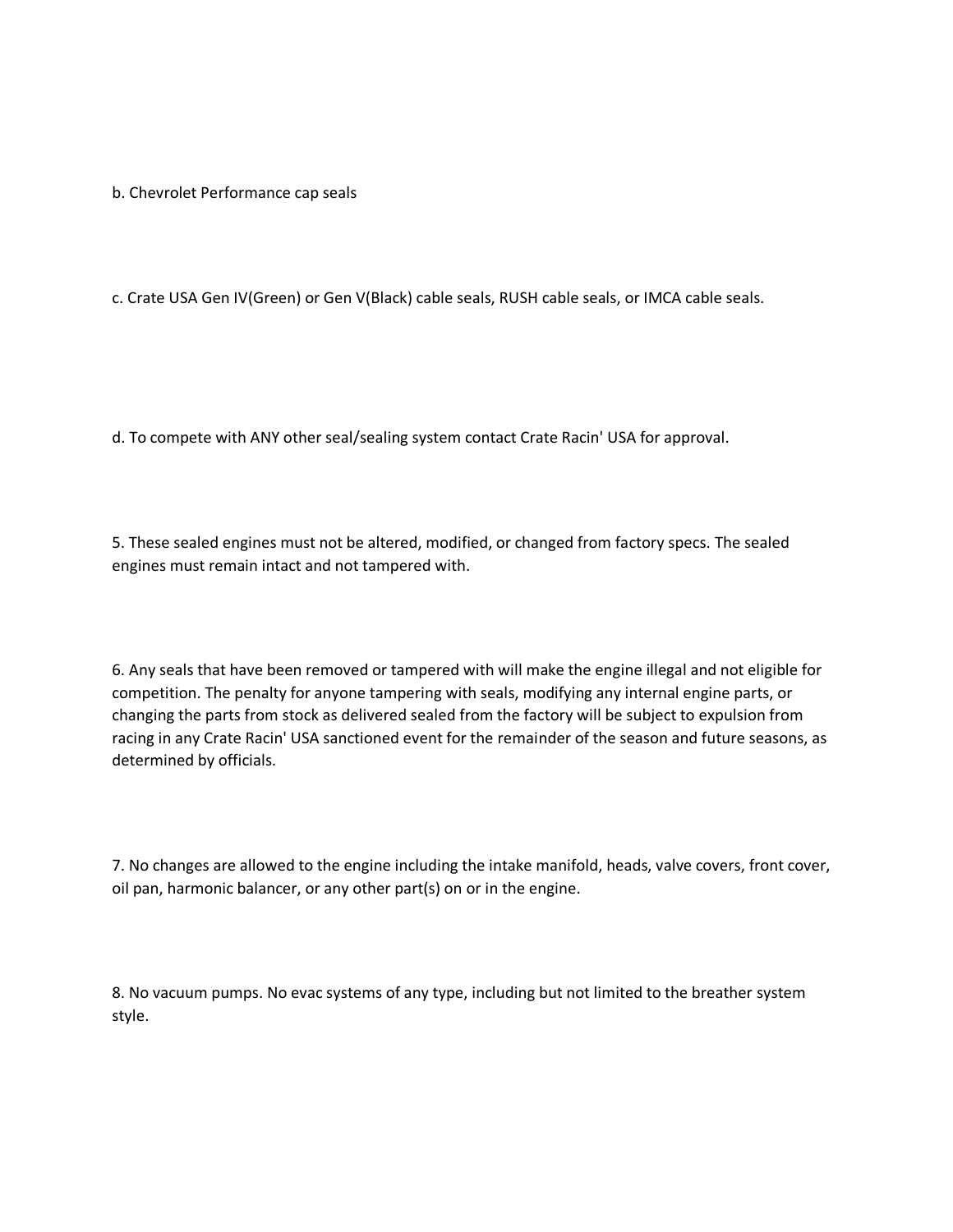9. Engine's Chevrolet Performance serial number, and when applicable, Crate USA build certification number, must be clearly visible to series technical inspectors.

10. Driver's finishing in the top 5 may claim/purchase the engine of any car finishing ahead of them. Claim fee is \$3,800. Engine claimed will be just as it comes from Chevrolet Performance and WILL NOT include any accessories, carburetor, water or fuel pump, wires, distributor, etc. Refusal of claim will result in immediate disqualification and penalized the same as an engine that was found illegal inside the seal system (infraction penalty #1 below).

Engine Claim Procedure:

Competitor, either driver or car owner, finishing in the top five of the feature race, must hand a Crate Racin' USA or track official \$3,800 cash within five (5) minutes after the checkered flag falls on the feature race.

Engine will be removed, confiscated, and inspected by CRUSA officials at an agreed upon time and place upon being claimed. If legal, competitor claiming engine will receive the engine and will have to have engine re-sealed by a certified rebuilder of their choice. Series will provide seals for re-sealing. If engine is found to be illegal, driver being claimed will be penalized as outlined in infraction penalty #1 below and claiming driver will receive refund of their claim money.

Engine Option #1 Infraction Penalties:

1) Any violation of the engine rules and/or factory specs inside the sealing system of the engine will result in the driver and/or owner being disqualified from that event and suspended from series competition for 365 days and pay a \$1,000 fine. After that period, the driver can only compete in series events with an engine equipped with original factory GM seal bolts, CP cap seals, or Crate USA seals from an authorized rebuilder approved and authorized by Crate Racin' USA officials. Driver and/or owner will be notified in writing of series' decision, via certified mail. All official's decisions are final.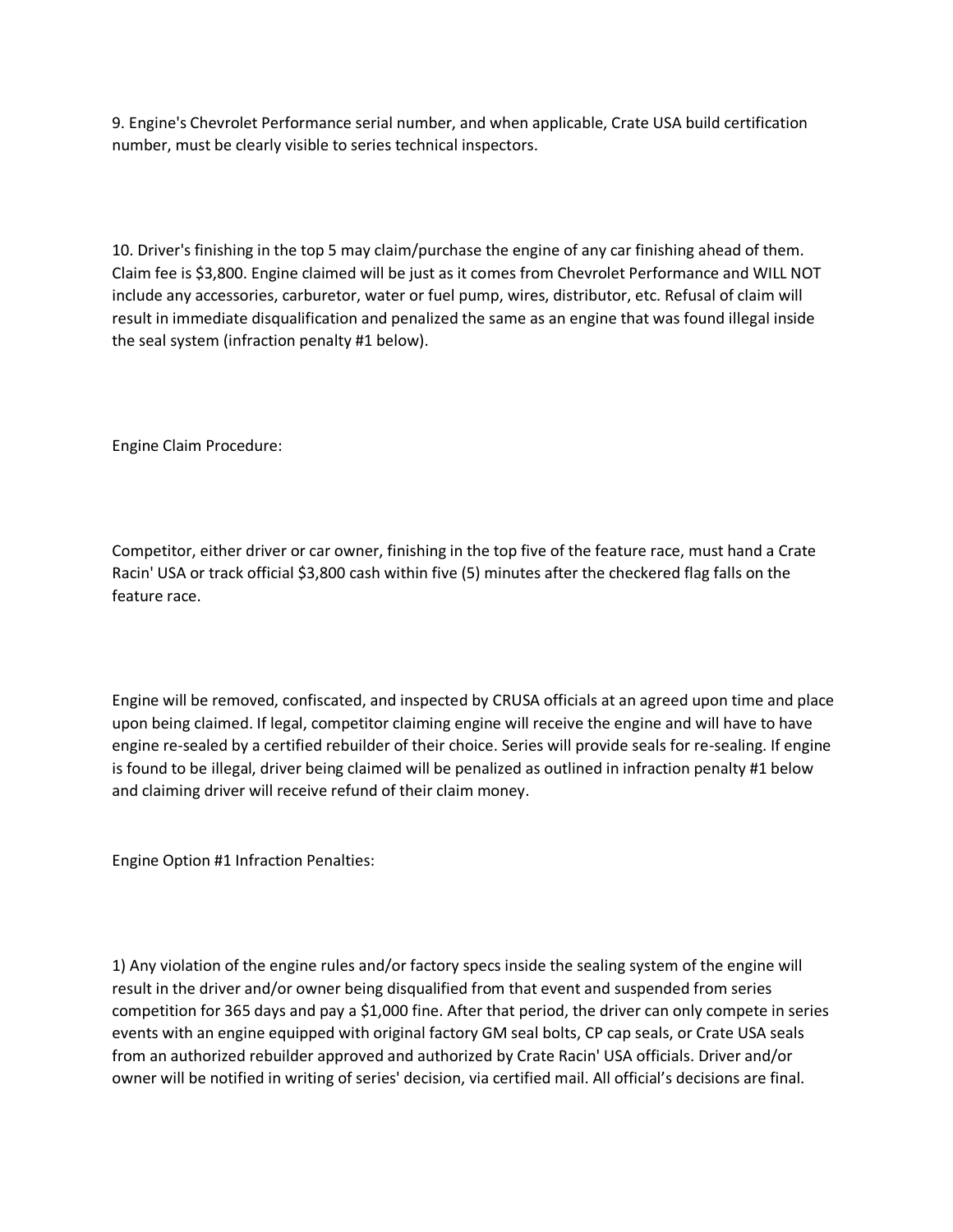2) Any violation of the engine rules and/or factory specs outside the sealing system of the engine will result in the driver being disqualified from that event. Driver and/or owner may be suspended from series competition for up to but not more than 30 days and fined up to but not more than \$500 at series' officials' discretion. Driver and/or owner will be notified in writing of series decision. All decisions are final.

Engine Option #2:

- 1. 362 cubic inch maximum, factory steel production blocks.
- 2. Weight = 3,200 lbs. for CRUSA cars
- 3. Any cast iron 23\* steel heads. No porting or polishing of cylinder head. No aluminum heads.
- 4. Max valve size: 2.02" intake, and 1.6" exhaust.
- 5. Any intake manifolds. No porting or polishing.
- 6. Steel or cast cranks and rods. No exotic material cranks or rods (ex.: aluminum or titanium)

7. Flat top pistons only.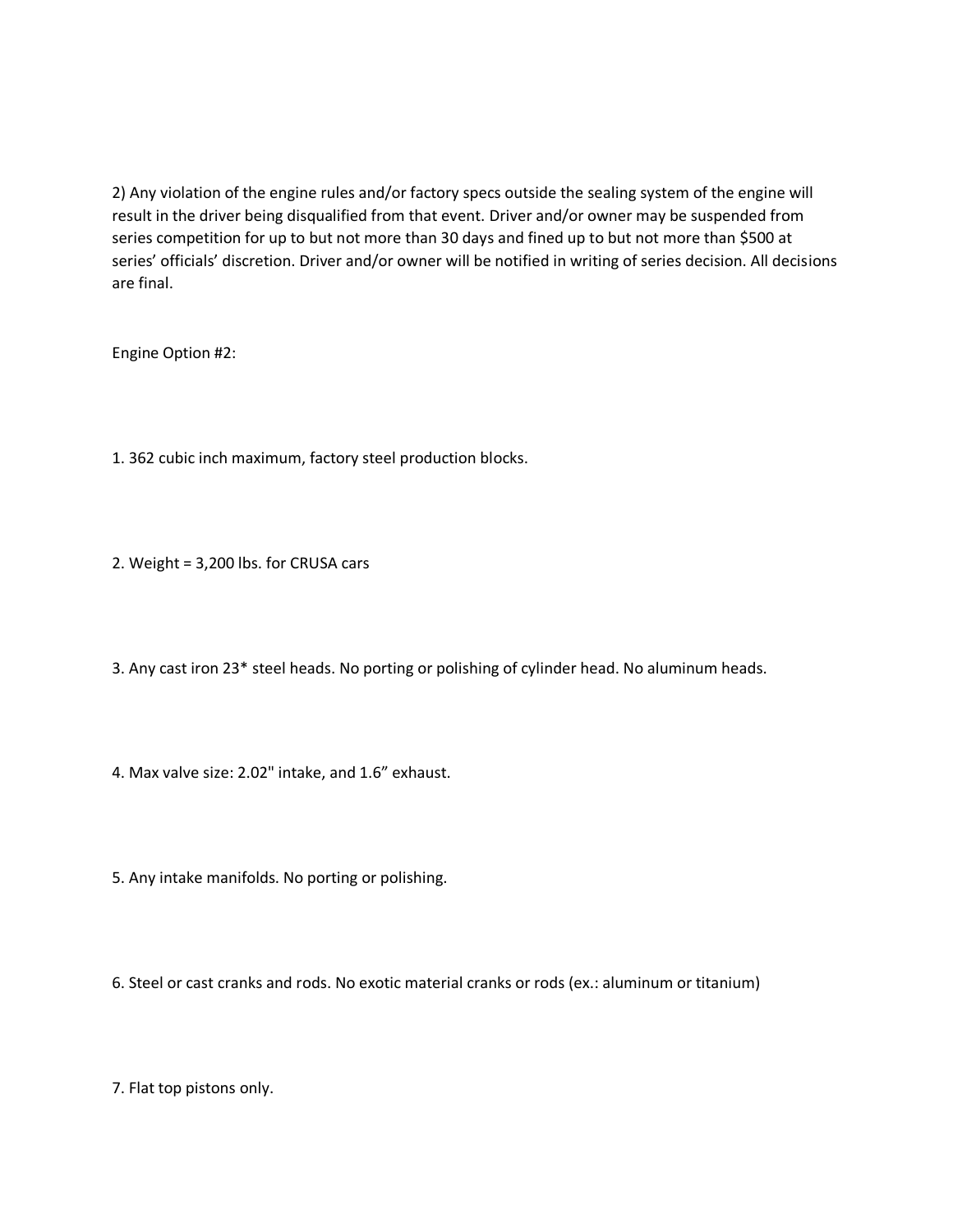8. Any flat tappet camshaft only. No roller cams.

9. Timing chains only. No gear drives.

10. Stud mount rockers only. No stud girdles.

11. Stock diameter valve springs only. 1.260" maximum O.D. Beehive springs allowed, 1.320" maximum O.D., ANY manufacturer (Chevy, Ford, or Dodge). NO double valve springs.

Engine Option #2 Infraction Penalties:

1) Any violation of the engine rules and specs internally or within the seal of the engine will result in the driver and/or owner being disqualified from that event and suspended from series competition for 365 days and pay a \$1,000 fine. Driver and/or owner will be notified in writing of series decision. All decisions are final.

2) Any violation of the engine rules and/or factory specs outside the sealing system of the engine will result in the driver being disqualified from that event. Driver and/or owner may be suspended from series competition for up to but not more than 30 days and fined up to but not more than \$500 at series' officials' discretion. Driver and/or owner will be notified in writing of series decision. All decisions are final.

Engine Protests: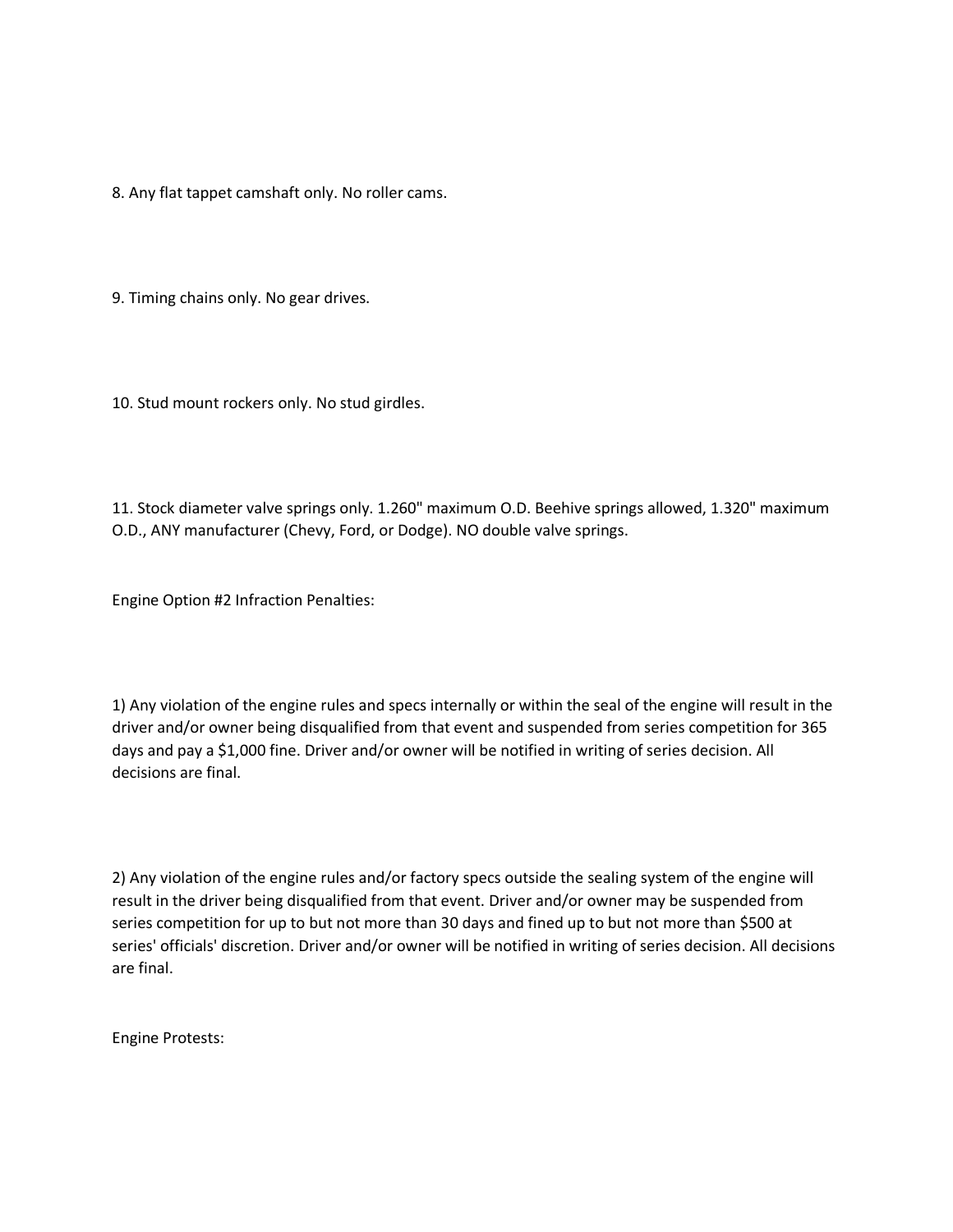1. Protest fee for a complete tear down on an engine that finishes the feature event is \$1,000. Complete tear down is the only option available. The protest fee must be paid to the race director or technical director, in cash, within 5 minutes after the checkered flag has fallen on the feature. Must finish in the top 5 to be eligible to protest. \$100 of protest fee will go to the track. \$200 will go to the series. Remainder of the protest money (\$700) will go to the winner of protest. Any part or parts found to be illegal will be confiscated.

2. Any time an engine is protested, and driver/car owner accepts the protest and agrees to tear down, the engine being protested, along with the carburetor, must be removed and impounded by racetrack immediately. Arrangements for Crate Racin' USA Technical Director to inspect engine will be made, and parties involved will be made aware of time and location of inspection that is suitable to all. Any refusal for removal, impound, or inspection will result in disqualification.

3. There will be NO counter/reverse protesting or claims allowed (cannot protest car finishing behind you).

4. Any Crate Racin' USA sanctioned track is authorized to call for or arrange an engine inspection by the Technical Director at any time. If this occurs, track will remove the engine and carburetor, and impound until arrangements can be made to inspection time suitable for all involved.

5. If an engine is torn down by series' or track officials, and not protested by another driver, series will provide gasket set and Crate USA engine seals to the Certified Rebuilder of choice, of the driver being torn down.

6. Only two (2) people from the car being protested, and the driver filing the protest will be allowed in the determined tech area during any tear down. Driver initiating the protest must be present, unless extreme circumstance and arrangement is made with officials. All official's decisions are final.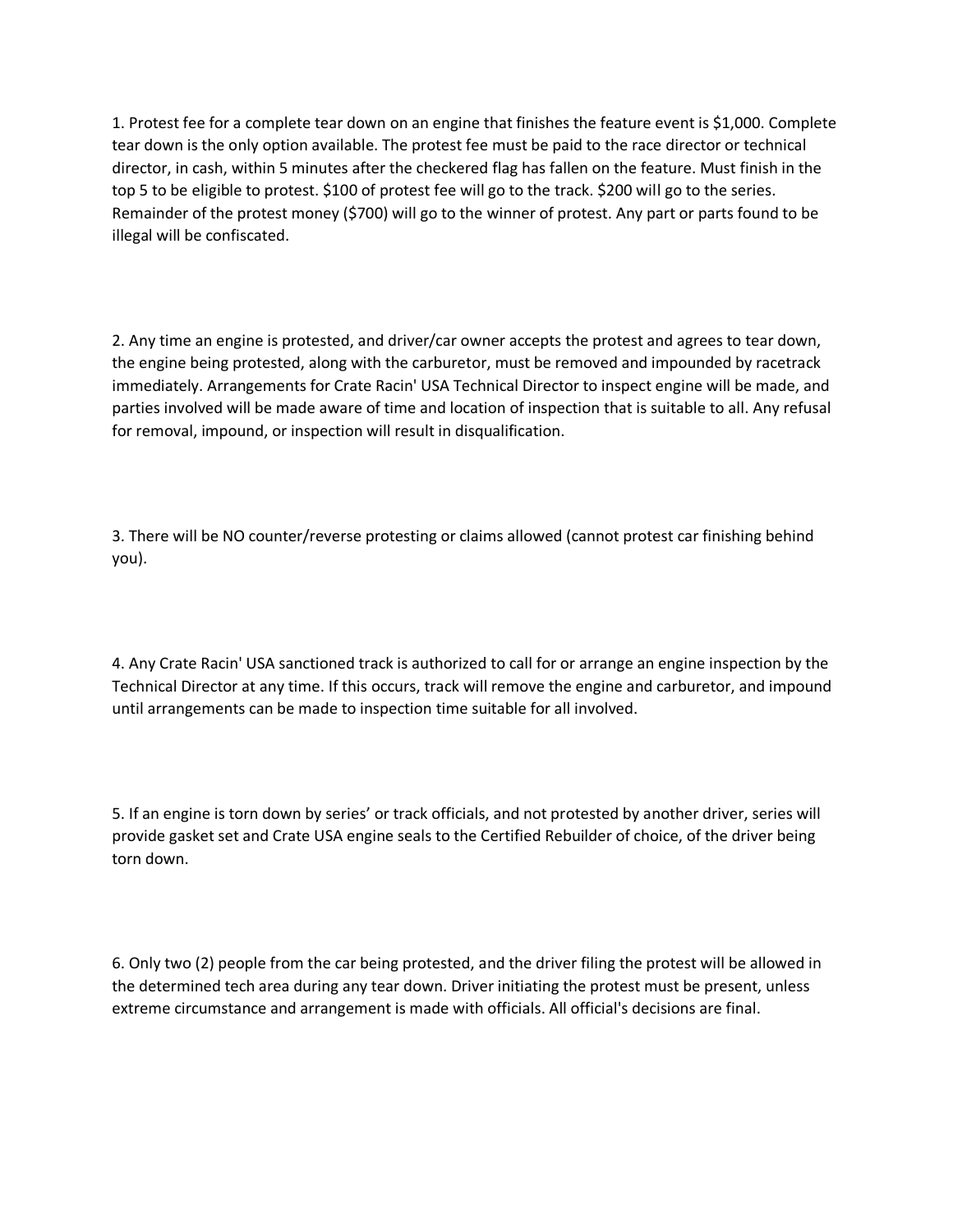7. Failure and/or refusal to tear down any engine or refusal to allow your car to be inspected by series officials at any time will result in a 365-day suspension and a fine in an amount to be determined by series officials.

Engine Setback Rule:

1. Engine must be mounted in stock location, in center of chassis. #1 spark plug must be in front of or centerline of upper ball joint.

2. Weight penalty of 50 lb. per 1/2" will be added forward of water pump for improper setback.

Carburetor Rules:

1. Engine Option #2 - 500 CFM 2 barrel only.

2. 2 Barrel carburetor will be checked with go-no-go gauges top to bottom.

3. Either engine Option may run 1" maximum carburetor spacer, .040" tolerance. At no point may spacer extend into intake manifold area. Two (2) standard thickness carburetor gaskets, .070" maximum thickness allowed.

4. Engine Option #1 - may run one (1) four-barrel carburetor only. Chevrolet Performance 602 Circle Track Engines perform best with a quality 650 CFM carburetor.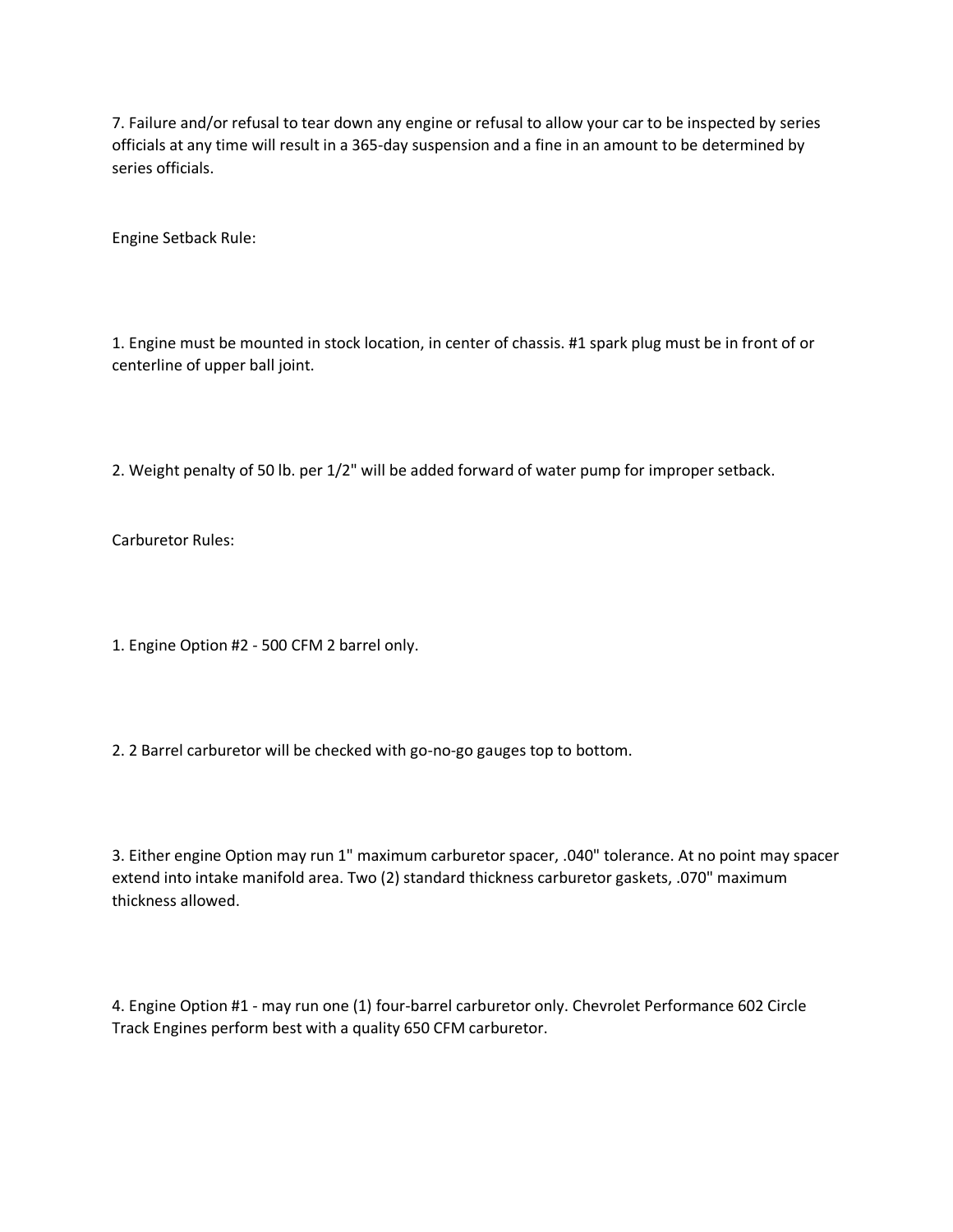5. All carburetors (for both engine options) must have conventional style floats along with needles and seats. NO individual cylinder tuning or equivalent allowed.

6. All carburetors (for both engine options) must have conventional "Holley-style" straight or down leg boosters. NO exceptions. NO super bowl type carburetors allowed.

Distributor Rules:

1. Any standard distributor type electronic ignition allowed. MSD ok.

2. No magnetos and No crank triggers.

3. No electronic traction control devices allowed. Drivers finishing in the top 5 may protest another top 5 finishers box for \$100. Series keeps \$100 protest fee.

Starter Rule:

All cars must have a starter in working order. Starter must be mounted in stock location. NO reverse mount starters.

Water Pump Rules:

1. Stock type cast or aluminum water pump permitted.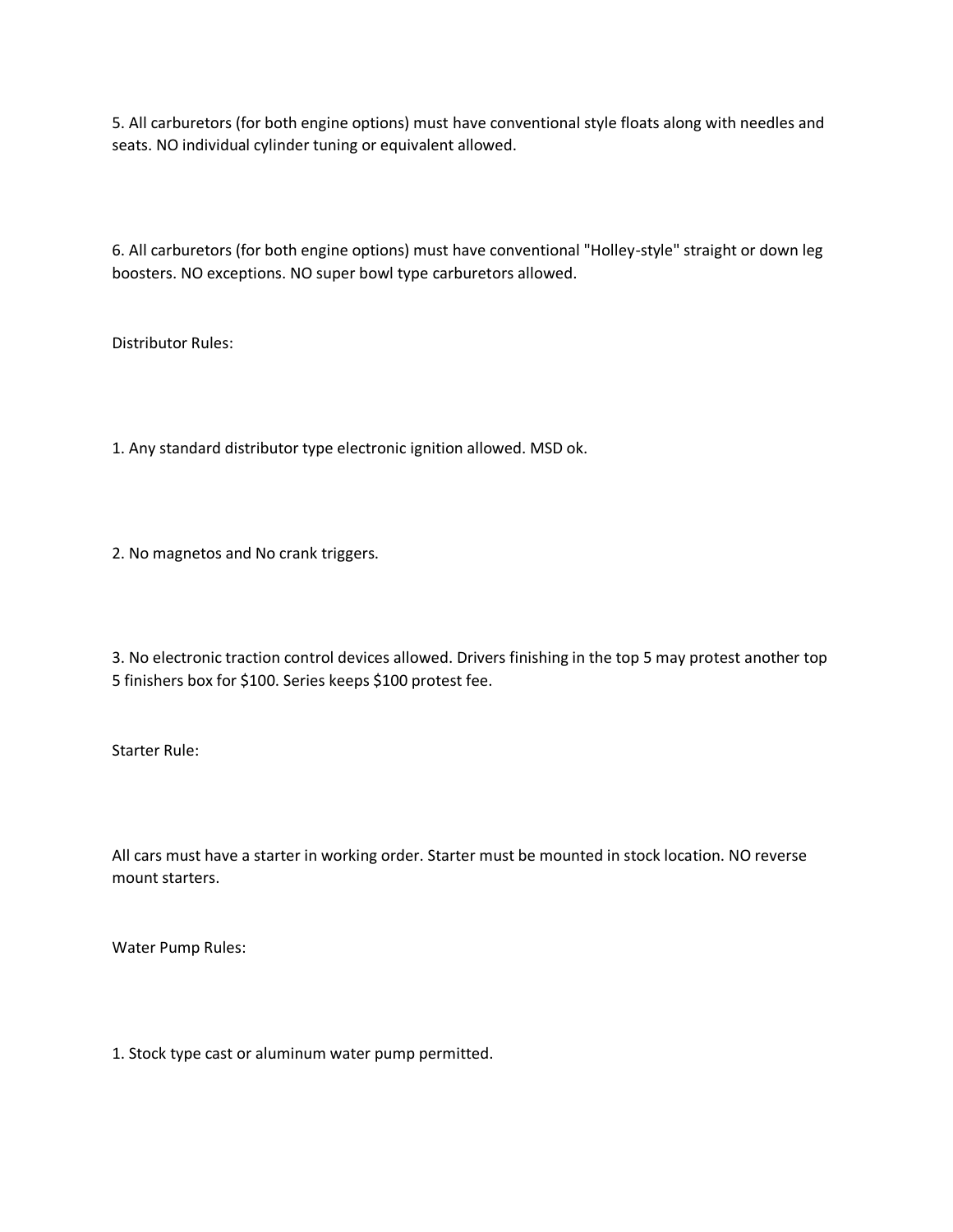2. No electric water pumps.

3. Manual fans only. No electric fans.

Exhaust Rules:

1. Collector type headers required. Must have four (4) tube into one (1) collector.

2. Mufflers not required, UNLESS track mandates them. If mandated, mufflers must have some type of internal noise dampening characteristics i.e. baffles, extruded holes, screen, chambered, etc. Mufflers must meet local speedway's noise decibel requirements.

3. No tri-y headers or merged headers allowed.

4. No square tube headers.

Fuel, Fuel Cell, and Fuel Pump Rules:

1. An approved fuel cell must be securely mounted in the trunk area of the car, inside a .20 gauge metal box supported by a minimum of 2" x 1/8" steel straps.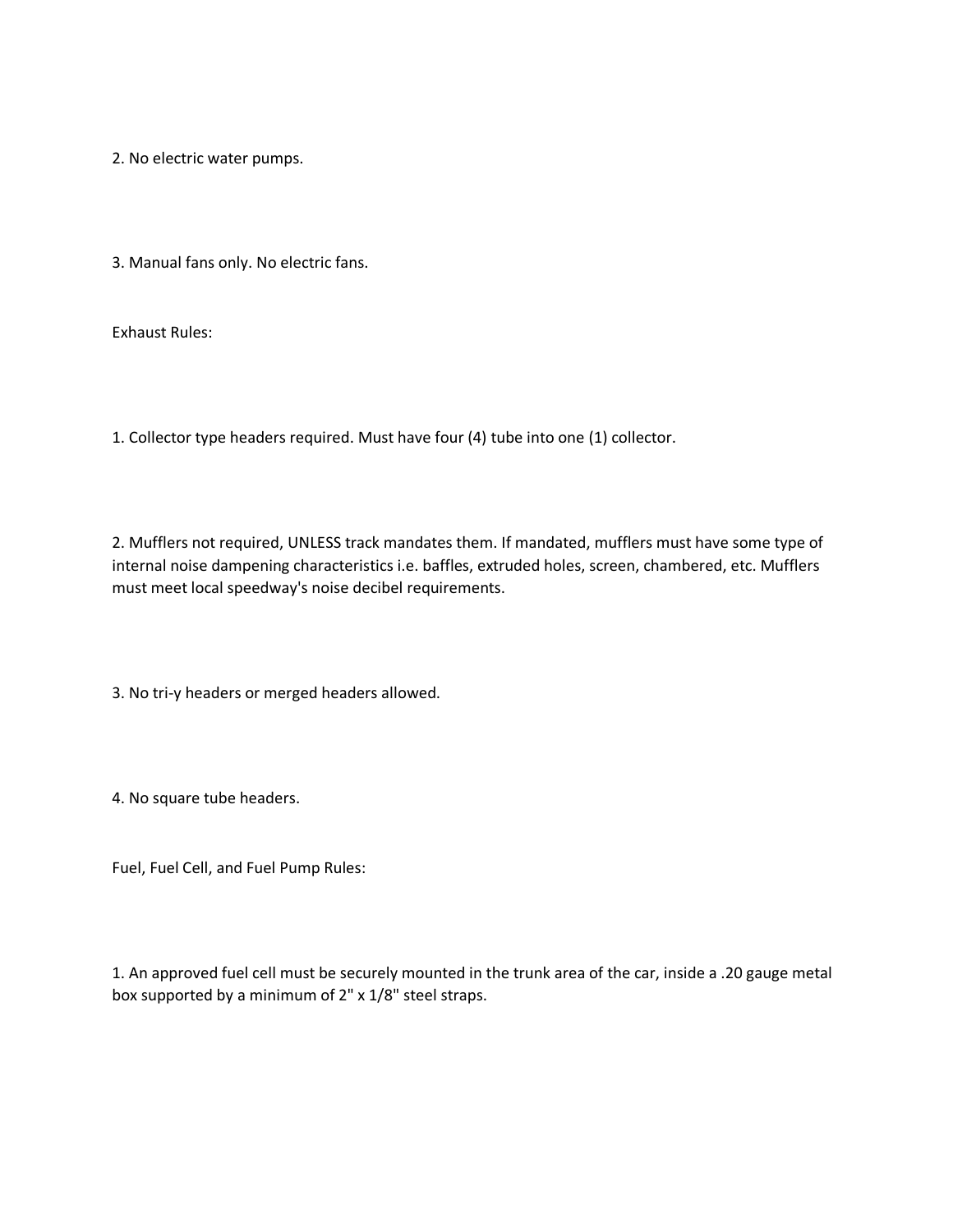2. Gasoline, Racing Gas, or E-85 fuel allowed. No methanol or alcohol. None of the following chemicals are allowed in any fuel used for competition: No nitrous oxide, propylene oxide, nitroethane, MTBE, hydrazine, or ethylhexanol.

a. Gasoline or Race Gas - specific gravity NOT to exceed .744 at 60 degrees. Any gasoline or race gas with a specific gravity of .745 or greater will be disqualified. Fuel is subject to testing on site, or fuel samples may be taken and sent to an independent lab for testing.

b. E-85 - specific gravity not to exceed .7855 at 60 degrees. Any E-85 with a specific gravity of .7856 or greater will be disqualified. Fuel is subject to testing on site, or fuel samples may be taken and sent to an independent lab for testing.

c. It is the competitor's responsibility to know what is being put into their fuel cell.

3. VP Racing Fuels and Lubricants is the Official Fuel and Lubricant of Crate Racin' USA. We encourage competitors to find your local VP Racing Fuel dealer as their products are proven to be most consistent and always "Makin Power".

4. Drivers finishing in the top 5 may protest the fuel of car or cars finishing ahead of them. Protest fee is \$150. Driver filing protest must have money with them and notify track or series official within 5 minutes of the checkered flag in that event. Fuel sample(s) will be taken and sent to an independent lab chosen by the series for testing. All official's decisions and lab results are final and official.

5. Penalties for any illegal fuel are as follows:

a. First Offense - \$500 fine and 30-day suspension from any Crate Racin' USA sanctioned events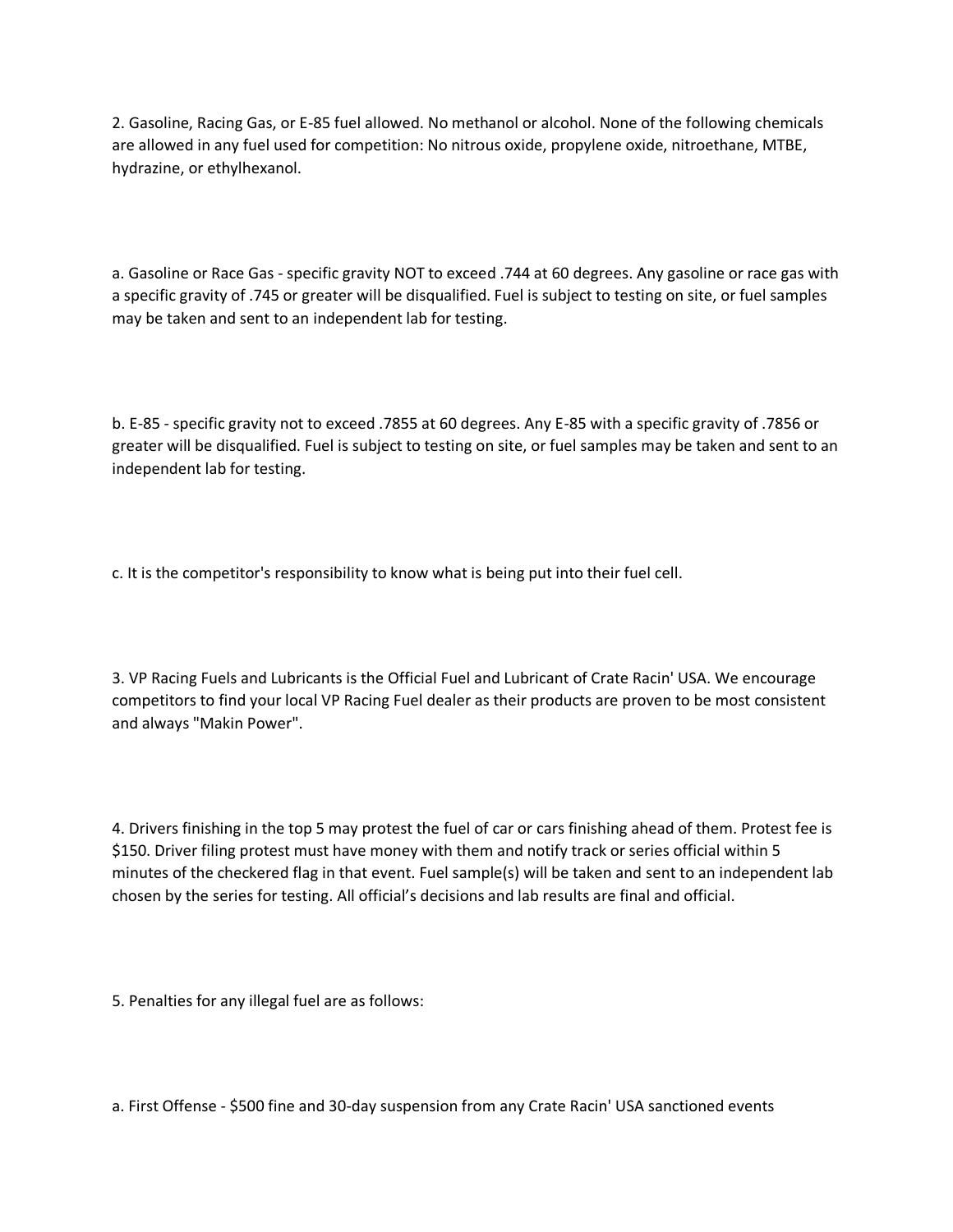b. Second Offense - \$1,000 fine and 90-day suspension from any Crate Racin' USA sanctioned events

c. Third Offense - \$2,000 fine and 365-day suspension from any Crate Racin' USA sanctioned events.

## d. ALL OFFICIAL'S DECISIONS ARE FINAL, AND INDEPENDENT LAB USED WILL BE AT SERIES' DISCRETION.

6. Mechanical fuel pump only. Must be mounted in stock location

Body Rules:

1. Cross Breeding Bodies and Engines: engine manufacturer and body manufacturer may be cross bred (i.e. Chevrolet engine in Ford Chassis and Body, or Dodge or Ford on Chevy chassis and engine).

2. ALL cars must have stock appearing roof. NO flat, late model or open wheel modified style roofs allowed. All roofs must have roof supports both front and rear and should be stock or made just like stock. Cars may NOT run topless. Topless races will not count for points, unless approved in advance by Crate Racin' USA officials, in which drivers will be given notice. These exceptions will be a rare occasion, or long-standing event, and not acceptable on a regular basis. Remainder of body may be OEM or OEM replacement parts.

3. May use aftermarket body panels. Steel or aluminum hoods, fenders, doors, quarter panels (fenders and quarter panels may be made of composite material), and trunk lids. NO fiberglass side body panels anywhere.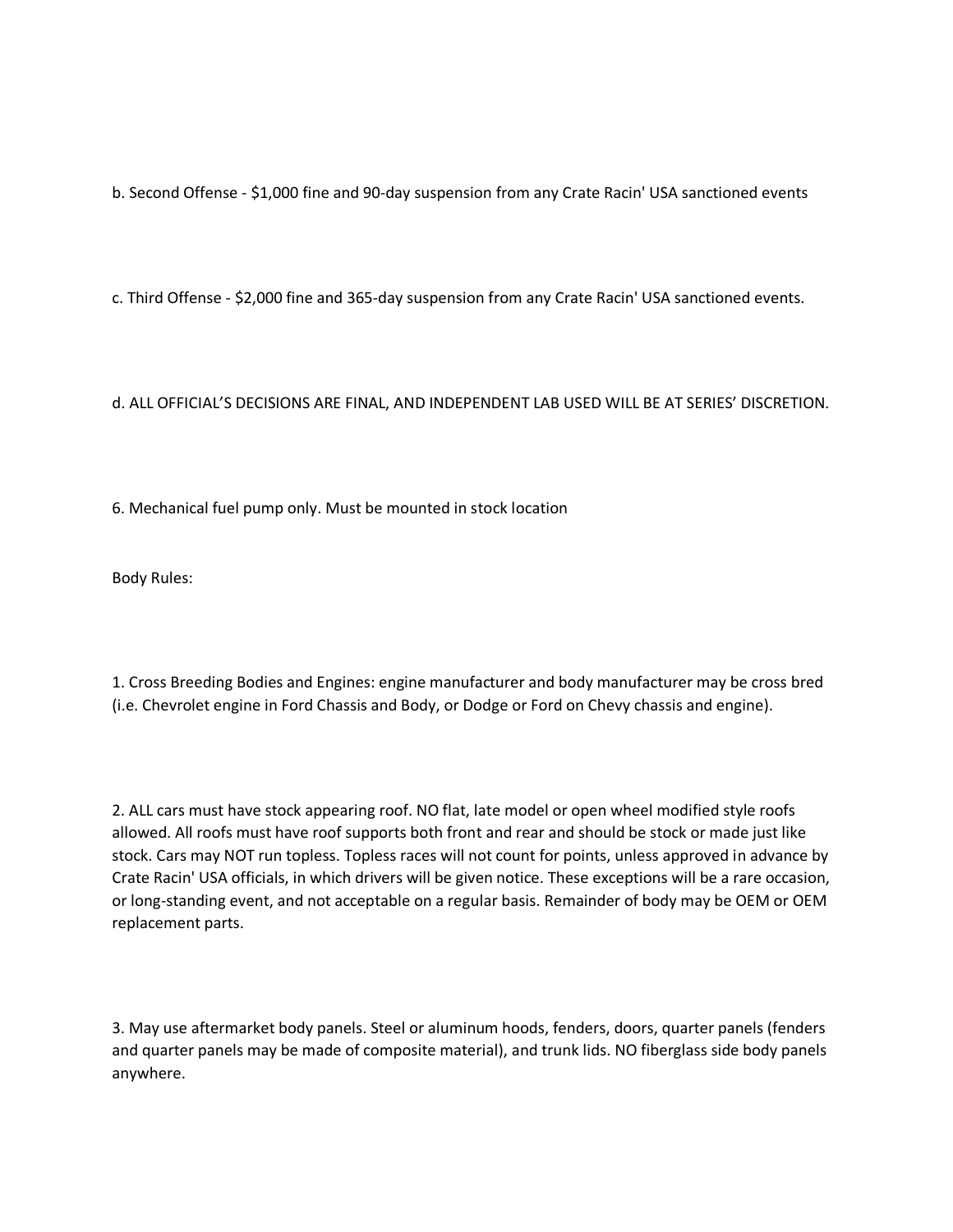4.ALL bodies must be stock style, have body seams, and look like car being claimed. No raised quarter panels.

5.Deck Height: 40", no tolerance. Deck height must be measured from bottom of spoiler to the ground. May be measured at ANY time.

6. Deck Width: 64" maximum.

7. No station wagon, SUV, or hatchback style bodies.

8. Body must not be any wider (from side to side) than 68", measured at driver's compartment (see body diagram B).

9. Rear of car must not exceed 64" wide, measured at top of rear deck (see body diagram A).

10. Both sides of the body must taper the same on each side. No single side taper or "late model" type body taper.

11. Car must have minimum 18"tall, 4" wide numbers on both sides and roof. 6" tall numbers recommended for front and rear of car.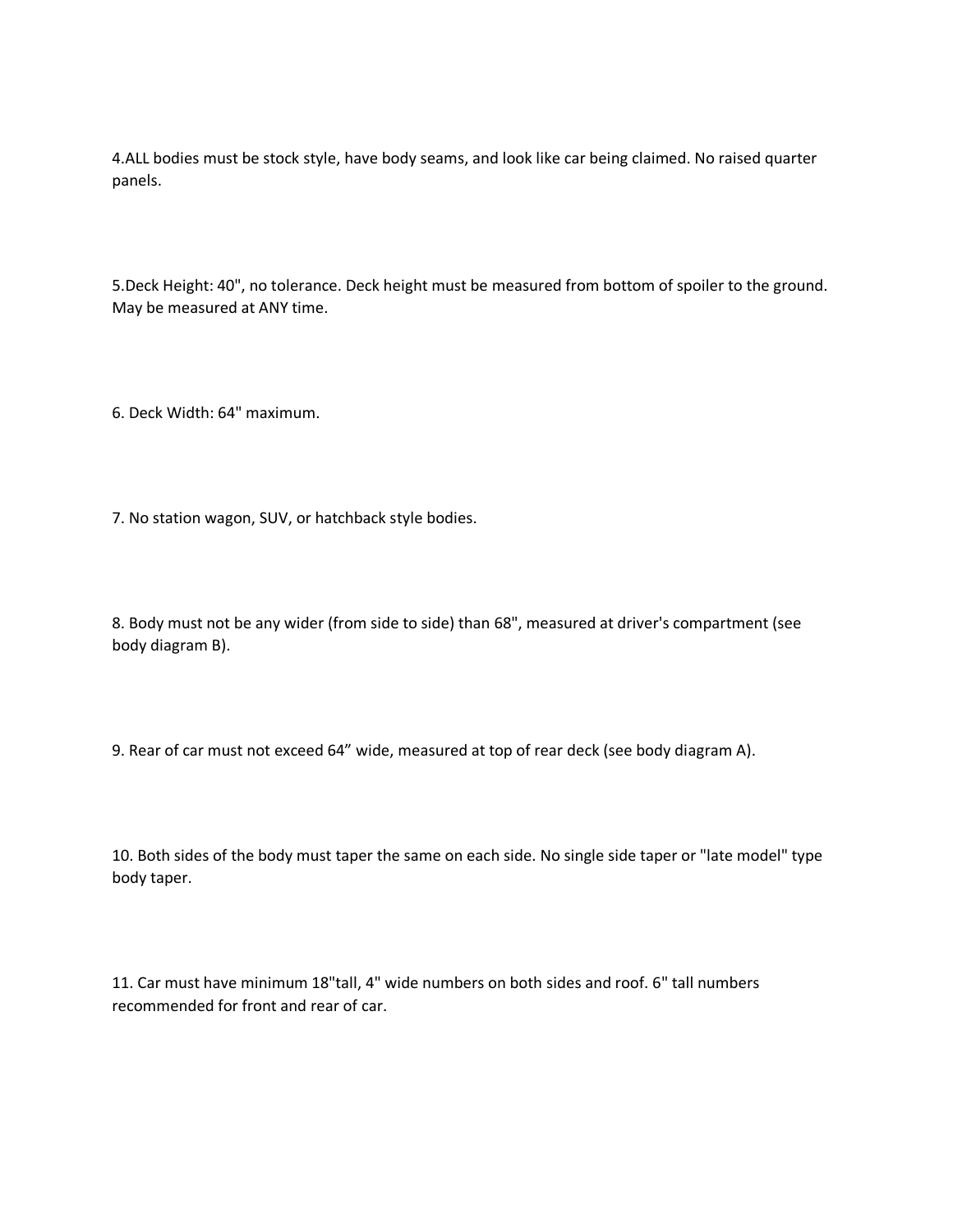12.All cars must have steel firewall and steel floor pan to rear of driver's seat and must extend from driver side stock frame rail to passenger side stock frame rail. Firewall may be clearance for headers and have full driver shaft tunnel. Right side floor pan must be same level as driver side floor pan. 20-gauge minimum steel with drive shaft tunnel, fully welded and enclosed. Firewall and floor pan may be made of thick, heavy gauge aluminum, .080" minimum thickness, and meet the same criteria as stock, steel firewall and floor pans. No tunneling floor pans like late model or open wheel modified.

13. Body must be centered on chassis and be stock appearing in all ways.

14. Aftermarket plastic nose pieces mandatory. Front of car must be enclosed. NO floppers or fender skirts on front end like a late model. All fender enclosures must remain tight with body lines and be riveted to fenders, tucked in tight with body lines. Nose pieces should be mounted high and tight like a streetcar. No raked mounting of nose. Maximum of 3" fall from firewall to leading top edge of nose piece. NO wedge or late model style nose pieces allowed.

15. Tail of car must be completely enclosed. NO holes in tail pieces. Sheet metal or aluminum tail pieces allowed and must extend quarter panel to quarter panel with no gaps, and extend below frame horns in a straight, horizontal line from quarter panel to quarter panel.

16. All glass and plastics must be removed.

17. For safety purposes, all cars must have minimum of 13" wide window opening on both left and right side in case of emergency exit.

18. Driver cockpit rock shield cannot extend any farther to the rear than the steering wheel.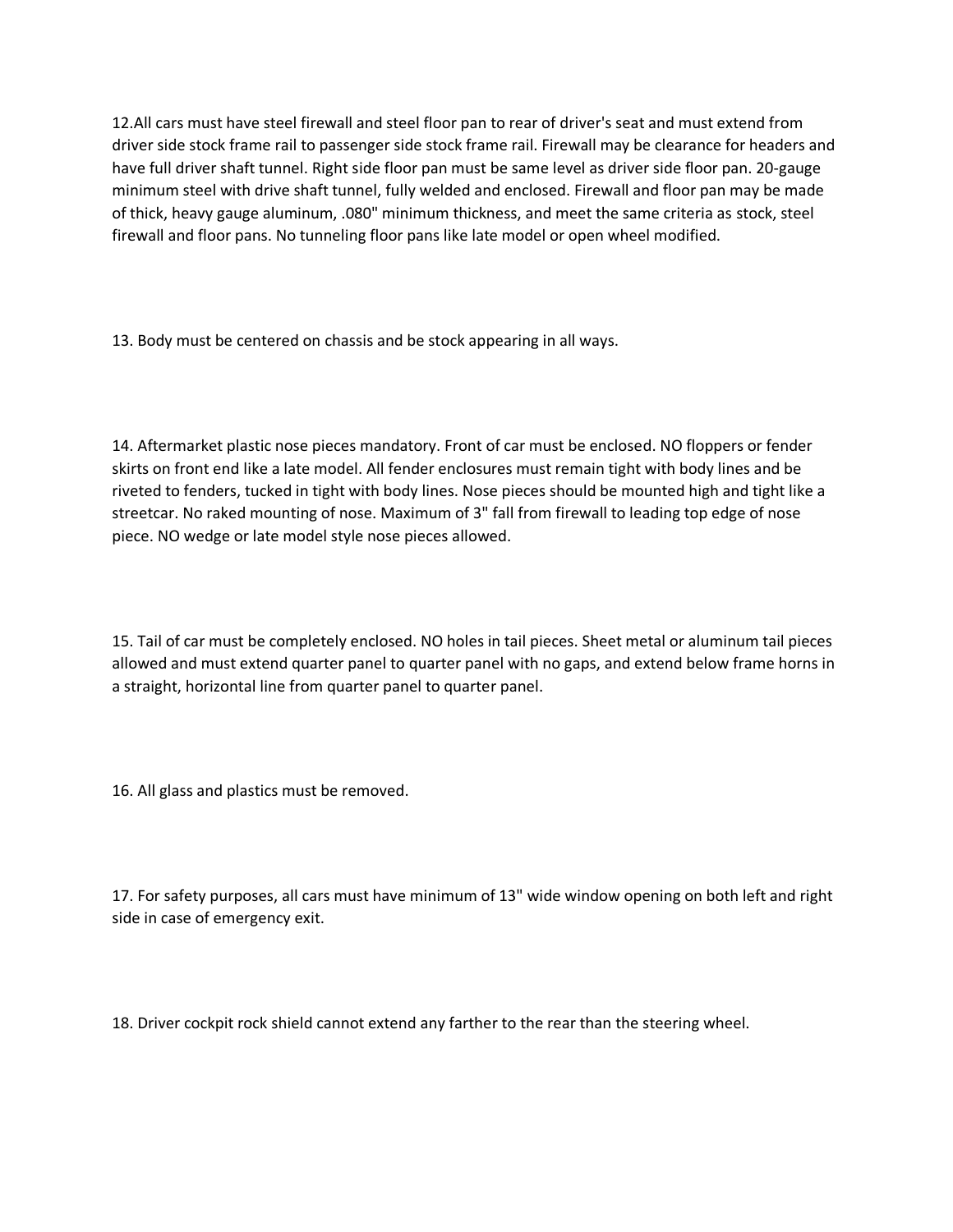19. 8" maximum spoiler with 8" side boards (see spoiler diagram for specs).

20. 60" maximum width of rear spoiler. Spoiler must be centered on body, and same angle across entire span of rear of car.

21. Bottom of rear spoiler supports must be flush with the rear of the car. Spoiler supports cannot hang or extend off the rear of the car.

Frame and Suspension Rules:

1. 108" minimum wheelbase. Any chassis with wheelbase shorter than 108" will not be allowed.

2. Uni-body cars may connect sub frames. X-bracing allowed. All cars must remain within 1/2" of stock wheelbase of car being raced. Wheelbase must match that of front clip being raced, and rear suspension must match front suspension (ex. 70s Camaro front clip must have leaf spring rear suspension).

3. Crate Racin' USA X,Y,G Tubular Metric Frame allowed. (Available for purchase by any competitor by contacting Crate Racin' USA office). All CRUSA tubular frames will be serial/VIN numbered and titled through Crate Racin' USA. Any tubular frame found to not have the Crate Racin' USA serial/VIN number will be considered illegal.

4. Any Crate Racin' USA Tubular Frame or Repair Clip found to be altered, could result in severe fines and penalties for the racer. The serial/VIN and titling process is implemented to track/trace these from the manufacturer to assist in keeping the program sound and in place.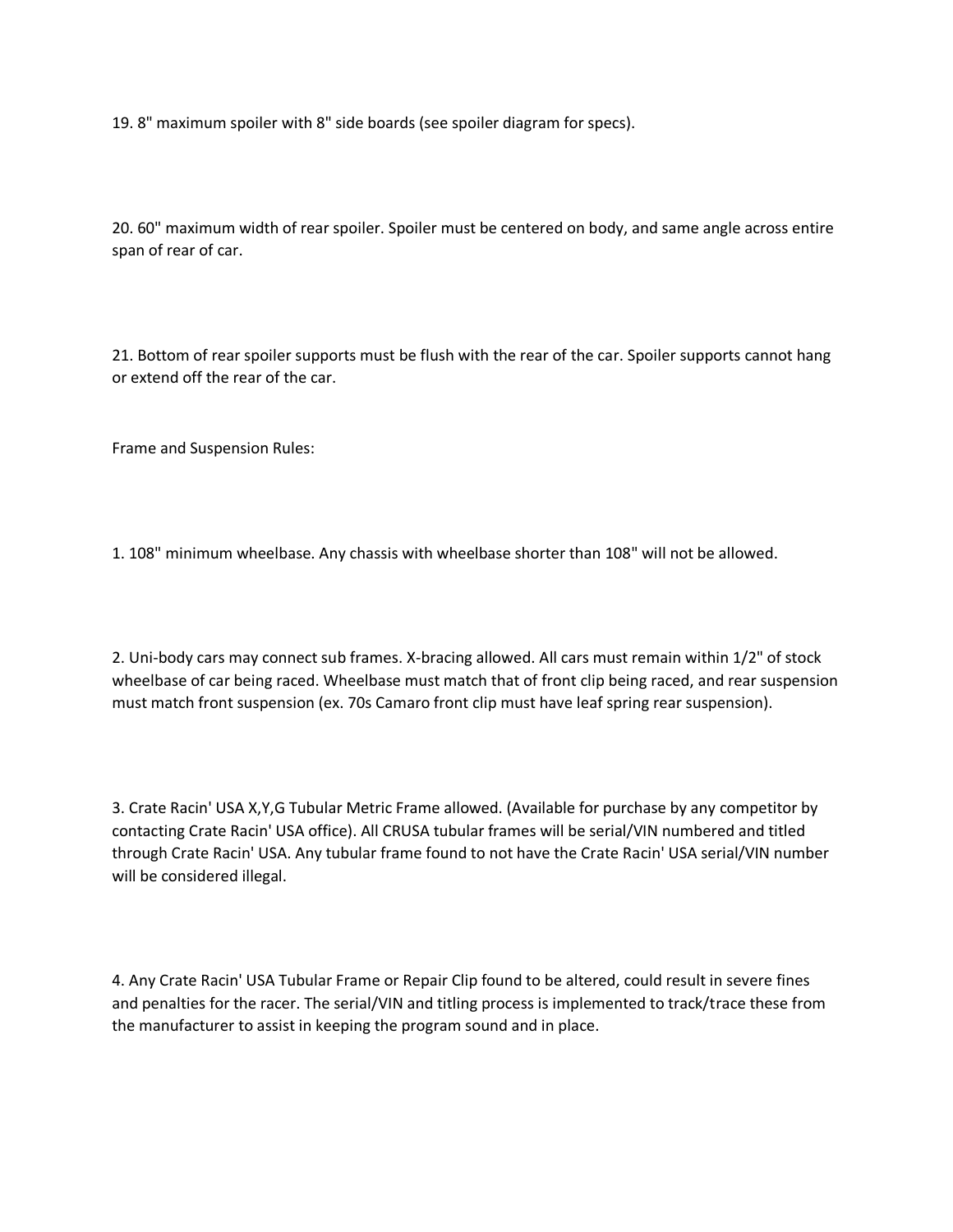5. Front Suspension:

a. Must use stock steering box, stock drag link, idle arm. Tie rods and ends may be tubular and made hyme jointed. Quick Steer allowed.

b. Any stock type spindles allowed (recommend Speedway or equivalent 3-piece spindles for ease of repair). No wide 5 spindles or safety hubs.

c. Stock production lower control arms, of any manufacture mandatory. Metric cars may use tubular lower control arms (JCI-09-02-01RC-L-B, and JCI 09-02-01RC-R-B).

d. No shortening or lengthening lower control arms.

e. 5" coil springs mandatory, mounted in stock location.

f. Weight jacks allowed.

g. Tubular aftermarket upper control arms allowed.

h. Cross member may not be cut or altered except for fuel pump or oil pan clearance.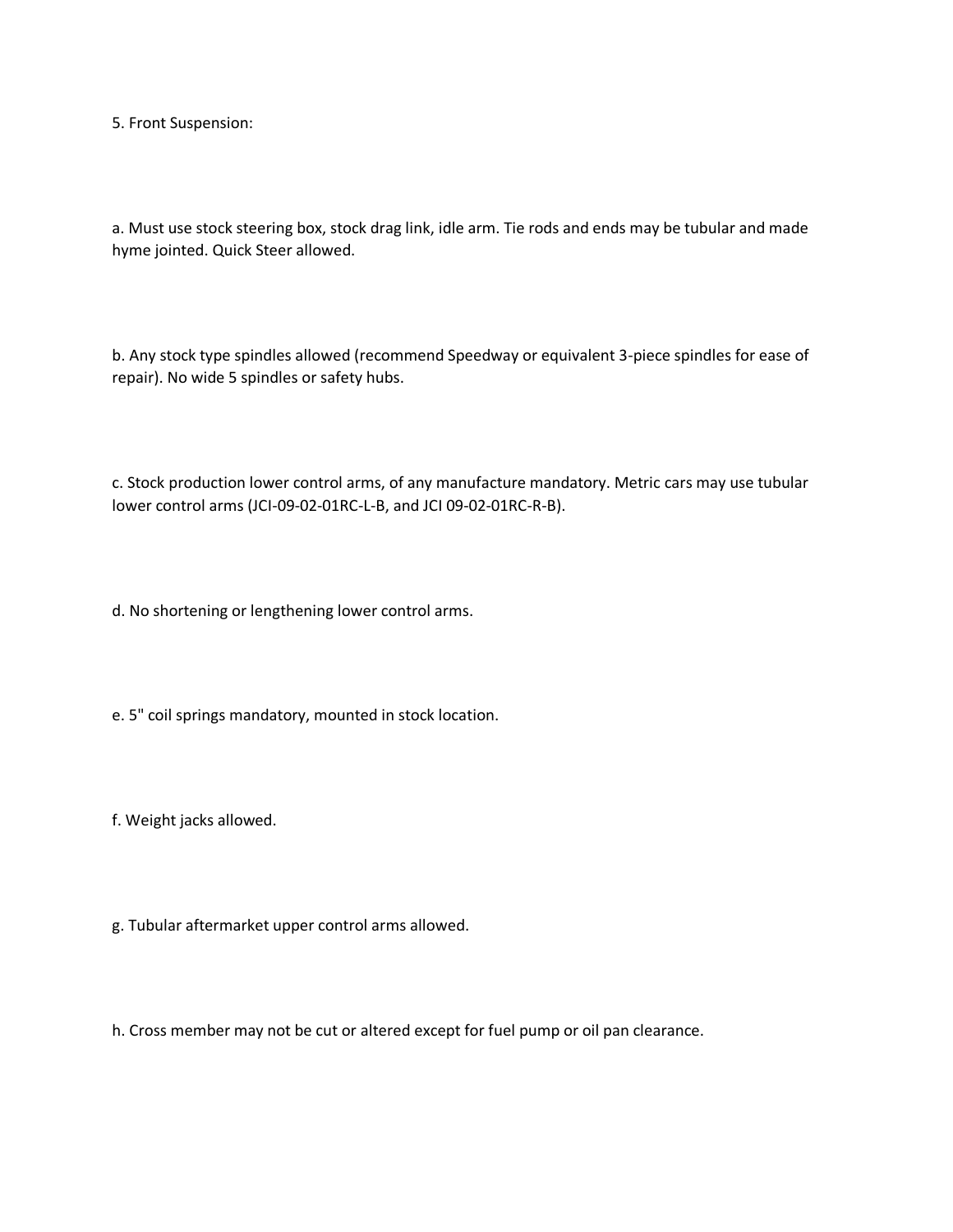6. Rear Suspension:

a. Stock rear suspension only. Must be the same as make of car being raced.

b. Stock rear frames may be repaired from center of rear end housing to rear bumper with square tubing or 1 3/4", .095 minimum thickness round tubing.

c. Any stock type rear end housing permitted (GM 10-12 bolts or Ford 9 inch) in any make of car. No quick-change rear ends. Rear end may be locked.

d. Floater axles permitted.

e. Must use steel, stock lug pattern hubs. No wide 5 aluminum safety hubs.

f. Rear trailing arm mounts at frame or leaf spring mounts, must remain unaltered and in stock location with one mounting hole ONLY. Leaf spring cars may have adjustable shackles on rear only. Rear trailing arms must be stock (may be boxed for strength and safety), or stock length tubular, non-adjustable trailing arms are ok. Arms must be within 1/2" of factory length trailing arms for car being raced, 2 3/4" maximum from bottom or rear end housing to center of control arm bolt.

g. Upper control mounts maximum of 3" from center of top of rear end housing to center of mounting bolts or on 9" Ford housing, 7 3/4" from seam center of axle tube to center of mounting bolts.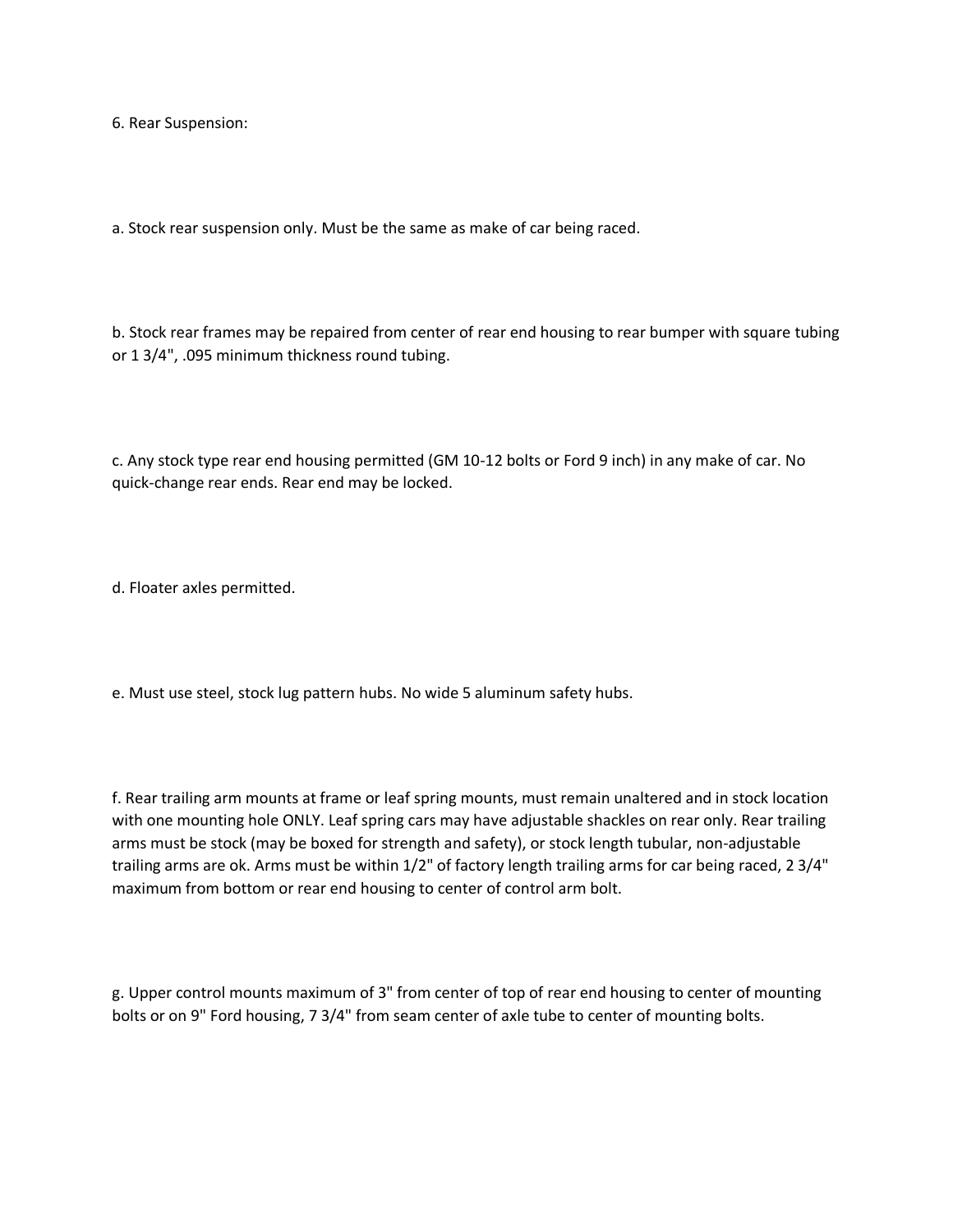h. No sliders front or rear.

i. 5" coil spring mandatory. Any leaf springs allowed.

j. Weight jacks allowed.

k. No panhard bars or z bars of any type.

l. No underslung rear suspension allowed.

7. Stock Metric frames have the option to be repaired with Crate Racin' USA tubular rear or front clip (Available for purchase by any competitor by contacting Crate Racin' USA office) in the event of a crash and needing repair. All CRUSA tubular rear and front clips will be serial/VIN numbered and titled through Crate Racin' USA. Any tubular rear or front clip found to not have the Crate Racin' USA serial/VIN number will be considered illegal.

8. Any Crate Racin' USA Tubular Repair Clip found to be altered, could result in severe fines and penalties for the racer. The serial/VIN and titling process has been implemented to track/trace these from the manufacturer to assist in keeping the program sound and in place.

9. Spring or rubber bump stops only allowed.

10. Brakes: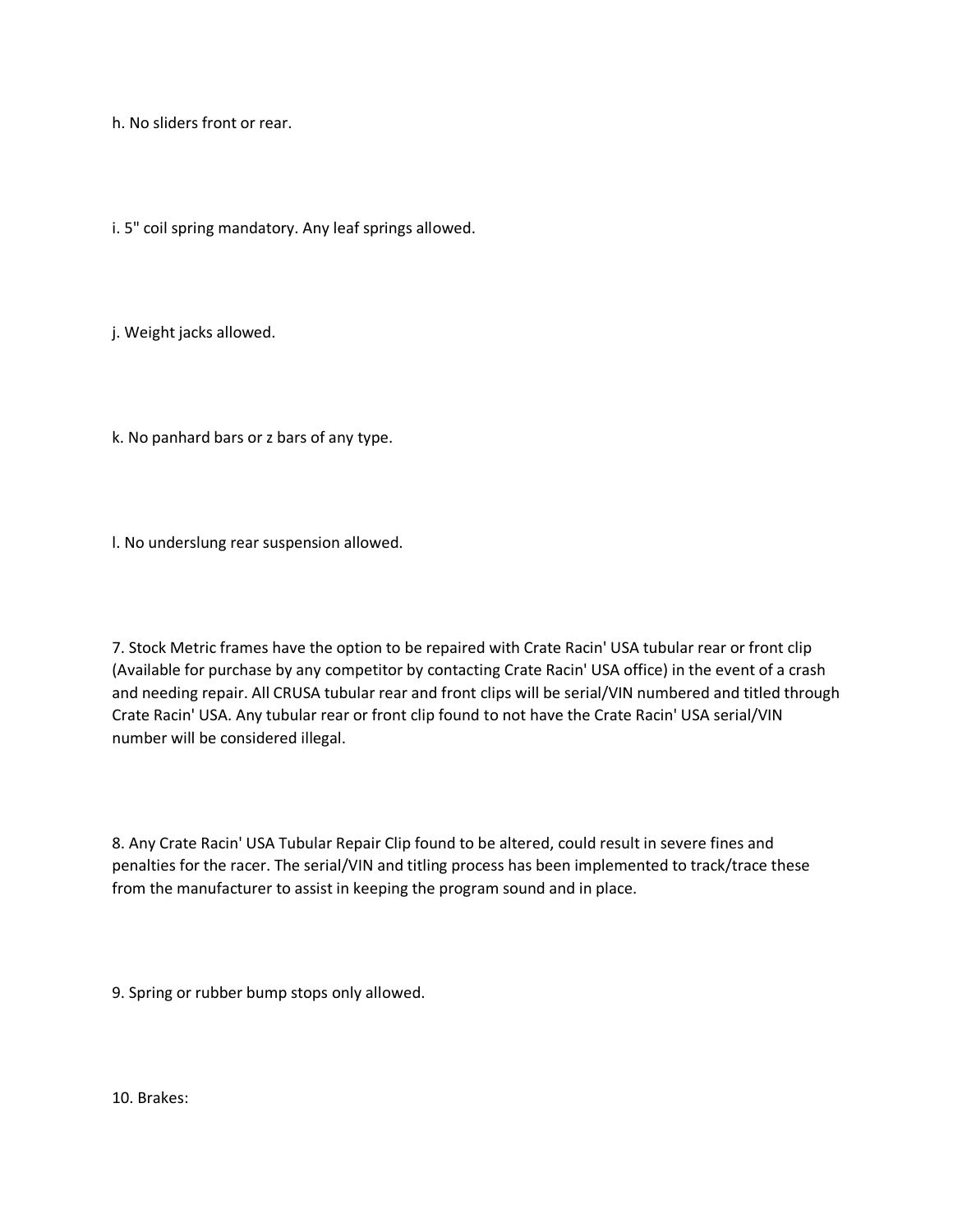a. Must have operating brakes.

b. Dual master cylinders ok.

c. Standard steel rotors only.

d. No scalloped or gun drilled rotors. No exotic brake systems.

11. No data acquisition devices of any type allowed.

Shock Rule:

1. Steel bodied, symmetric (same size/diameter), non-adjustable shocks only. No Schrader valve shocks. No piercing valves. Shock valving or gas pressure may not be adjustable at the racetrack. No air shocks.

2. Shock Claim:

a. \$200 per shock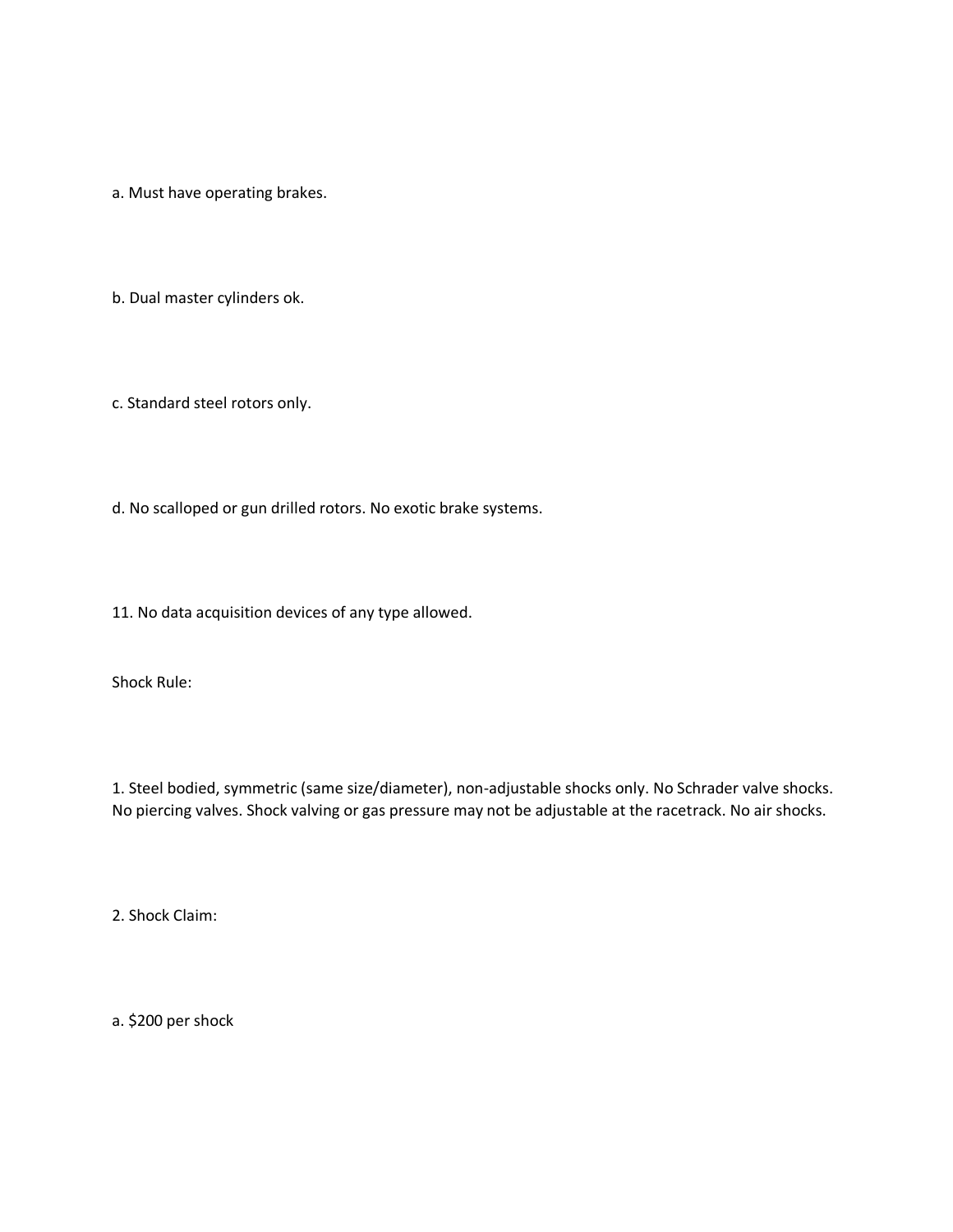b. Car claiming shock(s) must finish in the top 5 and on the lead lap. Claims must be made to tech official within 5 minutes after the checkered flag falls on the feature event.

c. No reverse shock claims (cannot claim shocks from car finishing behind you)

d. Refusal to allow shocks to be claimed or confiscated by officials will result in driver losing all points and money for that event, and face the following punishment

i. First Offense - 2-week suspension from any CRUSA sanctioned event and \$250 fine

ii.Second Offense - 30-day suspension from any CRUSA sanctioned event and \$500 fine

iii. Third Offense - 365-day suspension from any CRUSA sanctioned event and \$1,000 fine

3. Series or track officials may confiscate or claim shocks at any time. If confiscated and shocks are determined to be legal, they will be returned to driver and points and money will be awarded as earned. If shocks are determined to be illegal, driver will lose all points and money from the event and face the following punishment:

i. First Offense - 2-week suspension from any CRUSA sanctioned event and \$250 fine

ii. Second Offense - 30-day suspension from any CRUSA sanctioned event and \$500 fine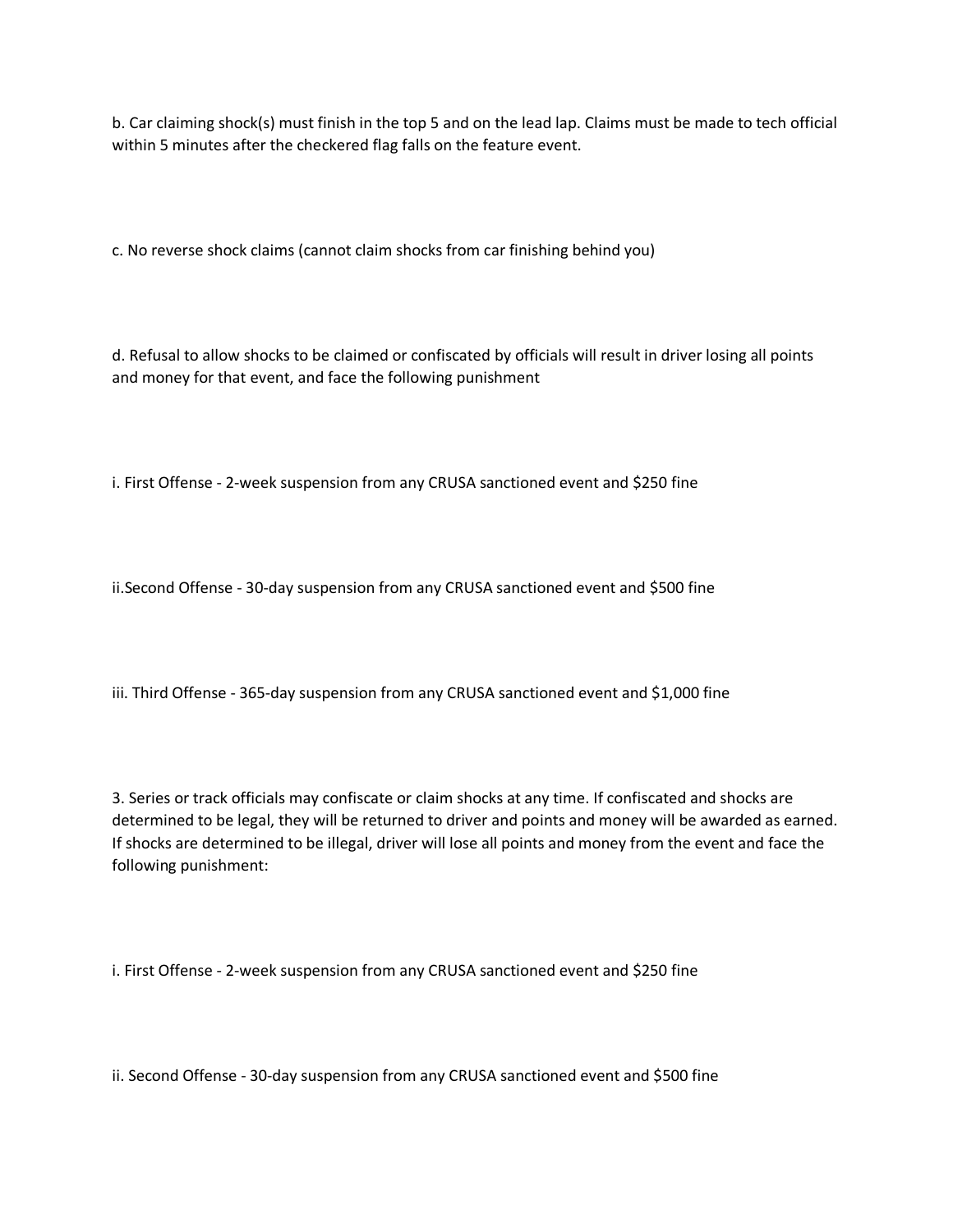iii.Third Offense - 365-day suspension from any CRUSA sanctioned event and \$1,000 fine

Clutch and Transmission Rule:

1. Automatic transmission with shift kits allowed.

2. Bert or Brinn transmission allowed. NO ball spline Bert or Brinn allowed.

3. Drive shaft loop MANDATORY on all cars. Must be mounted 5" to 8" behind front u-joint of drive shaft.

4. ALL drive shafts must be painted white for safety.

Tire and Wheel Rules:

1. 8" maximum steel wheels. Beadlocks allowed. Stock type lug pattern only.

2. No wide 5 wheels or adapters.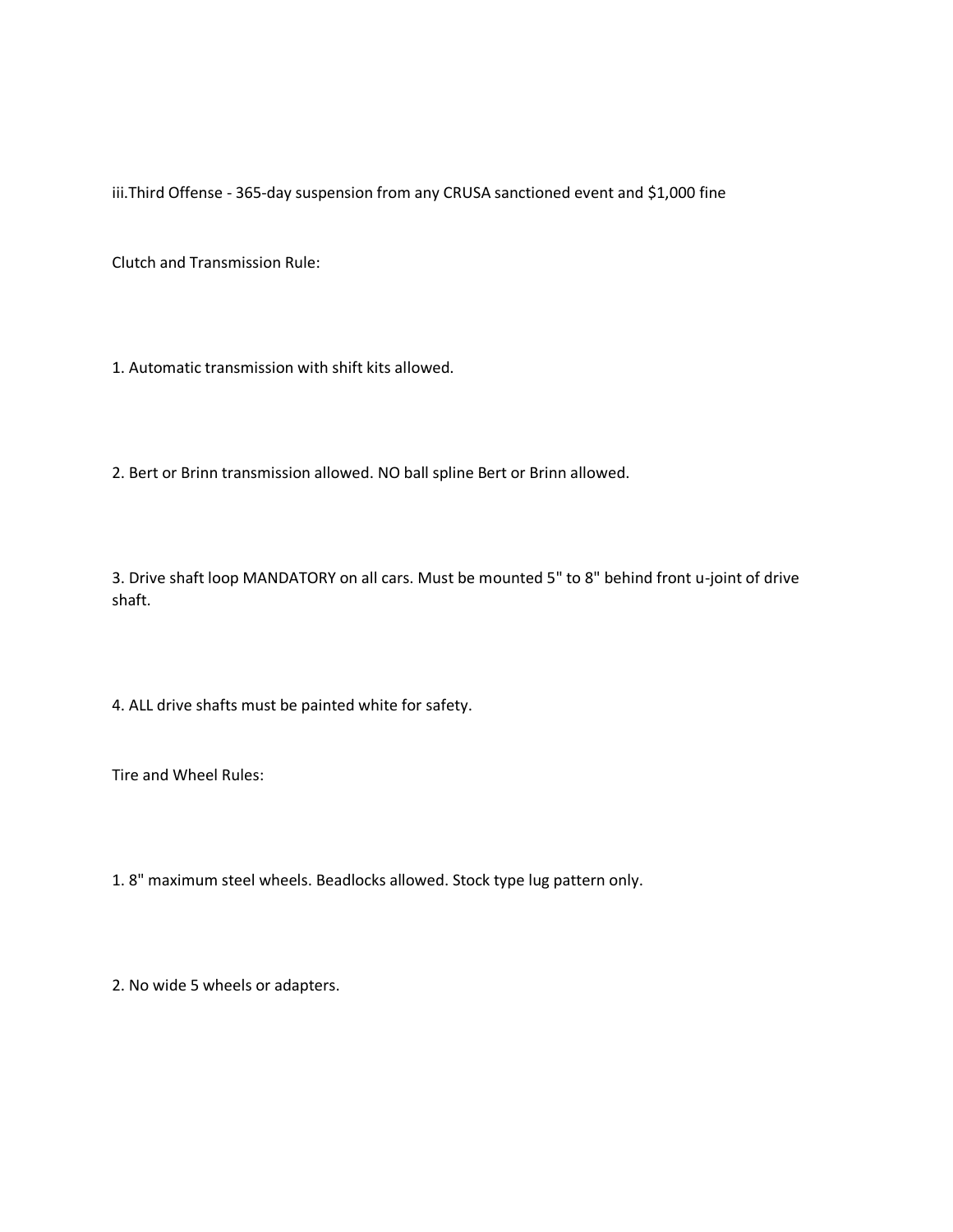3. Wheel covers must be securely fastened. Recommend that wheel covers have a minimum of 5 mounting points. Wheel covers having only 3 attachment points must be bolted on at all 3 points using a minimum 1/4" or 5/16" magnetic steel hex head bolt and fastening (nut assembly) system. Cars that lose a wheel cover may be subject to disqualification.

4. Hoosier H500 tires ONLY.

5. No grooving or siping. Grinding/buffing is permitted. NO visual cuts should be present on tires. Use of carbide/nail style discs is prohibited.

6. Tires must remain in factory manufactured condition. Any alteration from factory manufactured condition is prohibited. All decisions are final.

7. No chemically altering of tires.

8. Tires must punch 55 at ambient temperature (cold). The series' durometer is the official durometer and testing method of punch number rule. Any tire failing to punch properly will be subject to further test methods and disqualification. Tire(s) in question may be confiscated and tested by any means deemed necessary by track or series' officials. All decisions are final.

9. Drivers finishing in the top 5 may protest the tire of car or cars finishing ahead of them. Protest fee is \$150. Driver filing protest must have money with them and notify track or series official within 5 minutes of the checkered flag in that event. Tire samples will be taken and sent to an independent lab chosen by the series for testing. All official's decisions and lab results are final and official.

10. Penalties for illegal tires: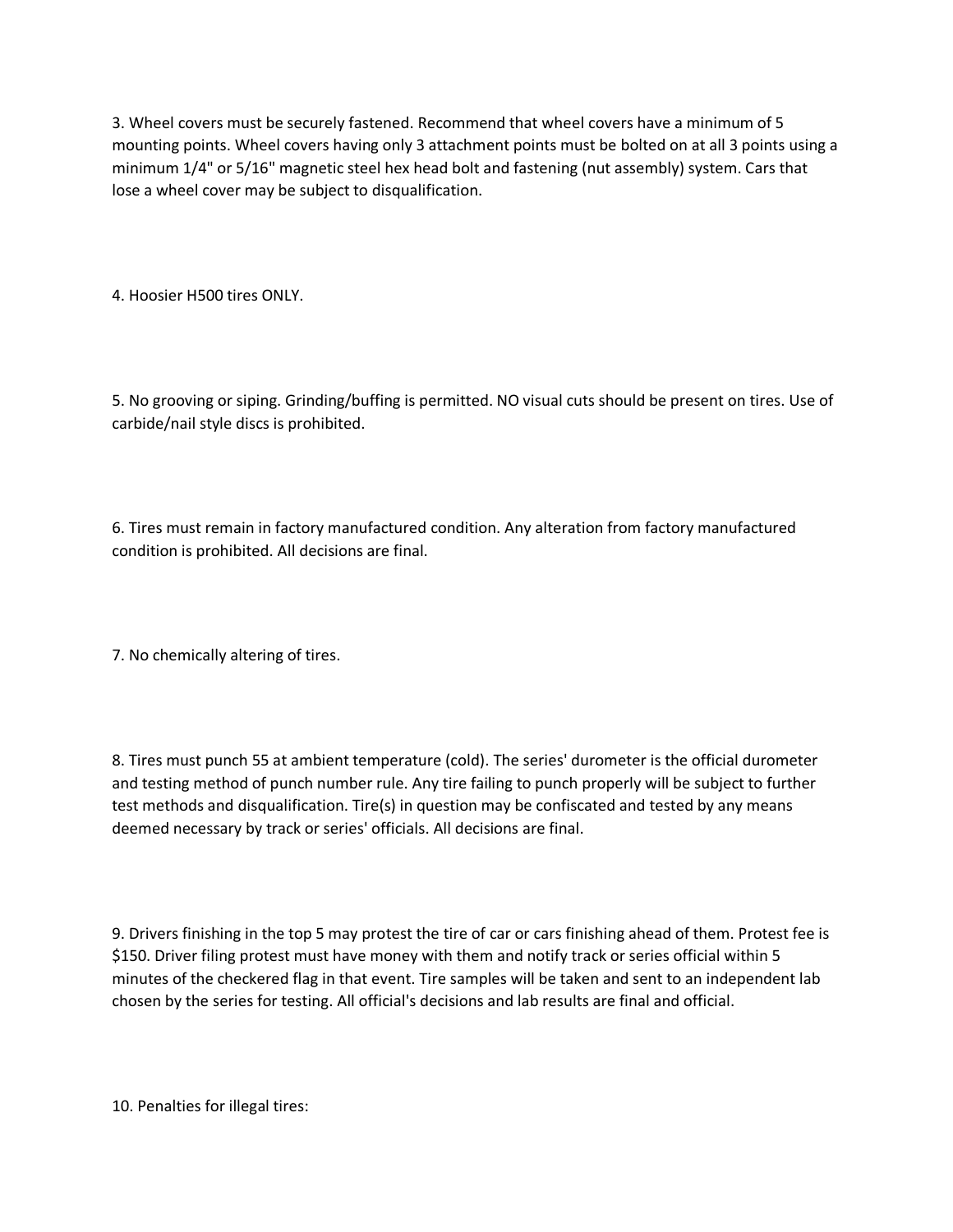a. First Offense - \$500 fine and 30-day suspension from any CRUSA sanctioned event

b. Second Offense - \$1,000 fine and 90-day suspension from any CRUSA sanctioned event

c. Third Offense - \$2,000 fine and 365-day suspension from any CRUSA sanctioned event

d. Failure to allow any tire(s) to be confiscated will result in an additional \$500 per tire fine added to any other fines and penalties. All decisions are final.

Fines, Penalties, and Suspensions:

1. Pre-Race Technical Violation(s): Any technical violation(s) discovered during pre-race technical inspection, the driver will be notified of violation(s), and car must be fully in compliance before allowed to compete.

2. Legality of Part(s): Any question concerning legality of part(s) by CRUSA or track technical inspector, the part(s) in question will be confiscated and sent to Chevrolet Performance or CRUSA for further inspection. The finish for this race will be held until legality of part is determined. Points, monies, and finish will be adjusted in the event of a disqualification. Any parts deemed illegal will be confiscated. Failure to allow confiscation of any part will be penalized the same as an inside the sealing system engine infraction and penalized accordingly (see Engine Option #1 Penalty #1).

3. By entering and/or competing in any Crate Racin' USA sanctioned event, drivers, car owners, and team members waive any right to file an appeal. All official's decisions are final.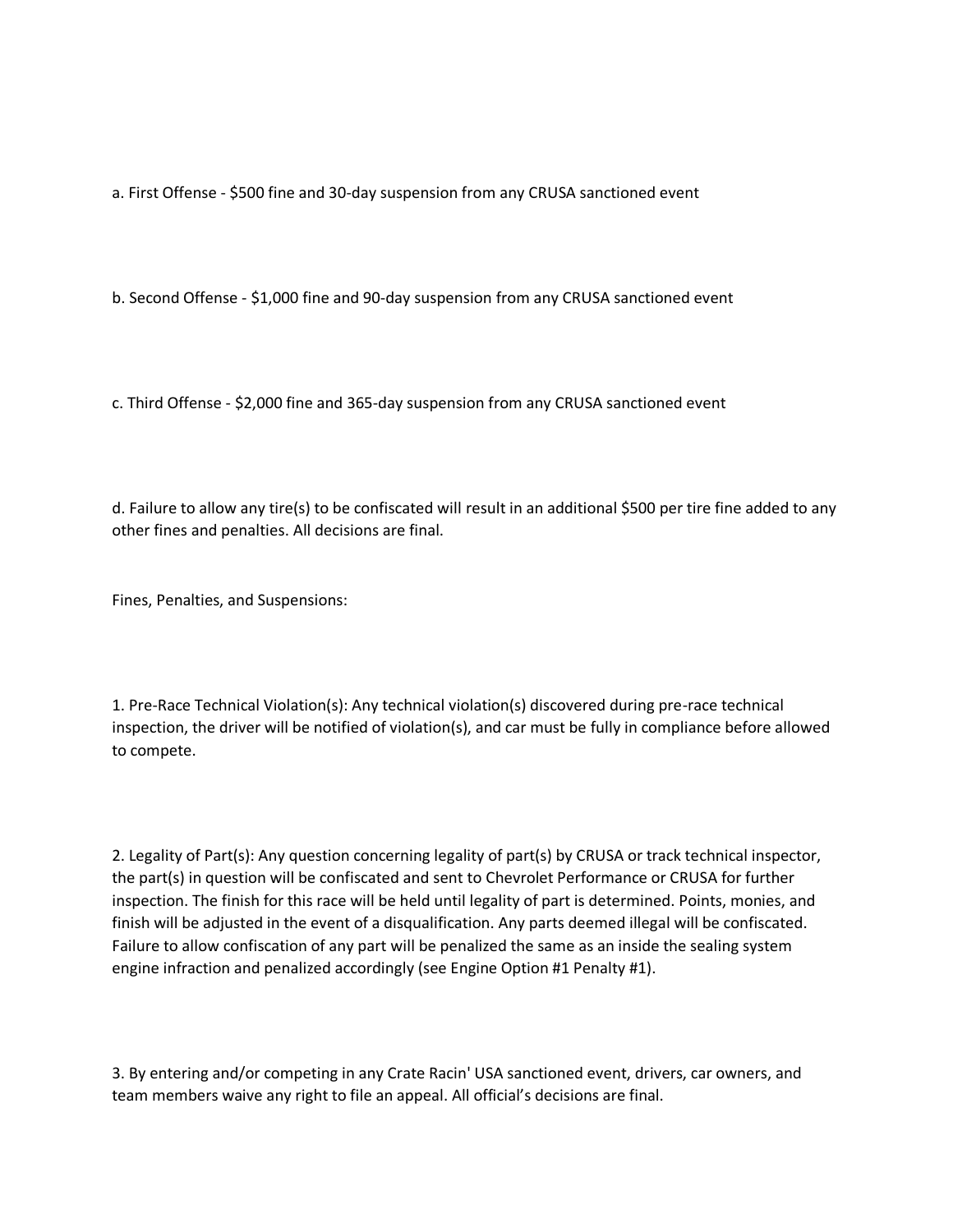4. All decisions of series officials and/or the promoter regarding the application or interpretation of the rules, and the scoring of finishing positions shall be non-litigable. All participants agree that they will not initiate any legal action against Crate Racin' USA, LLC, the promoter, or officials to challenge any decision, to seek monetary damages, to seek injunctive relief, or to seek any kind of legal remedy. Any such legal action pursued by a participant which violates this provision, the participant (driver) and/or owner expressly agrees to reimburse Crate Racin' USA, LLC for all its attorney fees and costs in defending against such legal action.

5. By signing the annual membership/registration agreement, participants agree that they will comply with the written rules and procedures of Crate Racin' USA, LLC. If the participant breaches this membership/registration agreement, he or she will be liable for actual and liquidated damages sustained by Crate Racin' USA, LLC.

Code of Conduct and Conduct Penalties:

1. Drivers, car owners, and teams are to always conduct themselves in and orderly and professional manner while competing at any CRUSA sanctioned event. Series director will judge incidents of conduct accordingly and use the following criteria to asses any penalties upon a driver, car owner, or race team as necessary.

2. Driver will be notified of penalties that have been levied by the series director. All series director's decisions are final.

3. Series director may choose to levy monetary fines, suspension from sanctioned events, and deduct points as deemed necessary by the rules infraction or actions taken by a driver at any time. Series and tracks reserve the right to enforce or levy fines, points penalties, require changes, or suspension from competition for any actions deemed detrimental to the sport, series, or track. This includes, but is not limited to, social media posts, and/or derogatory or distasteful statements/slogans/photos/graphics on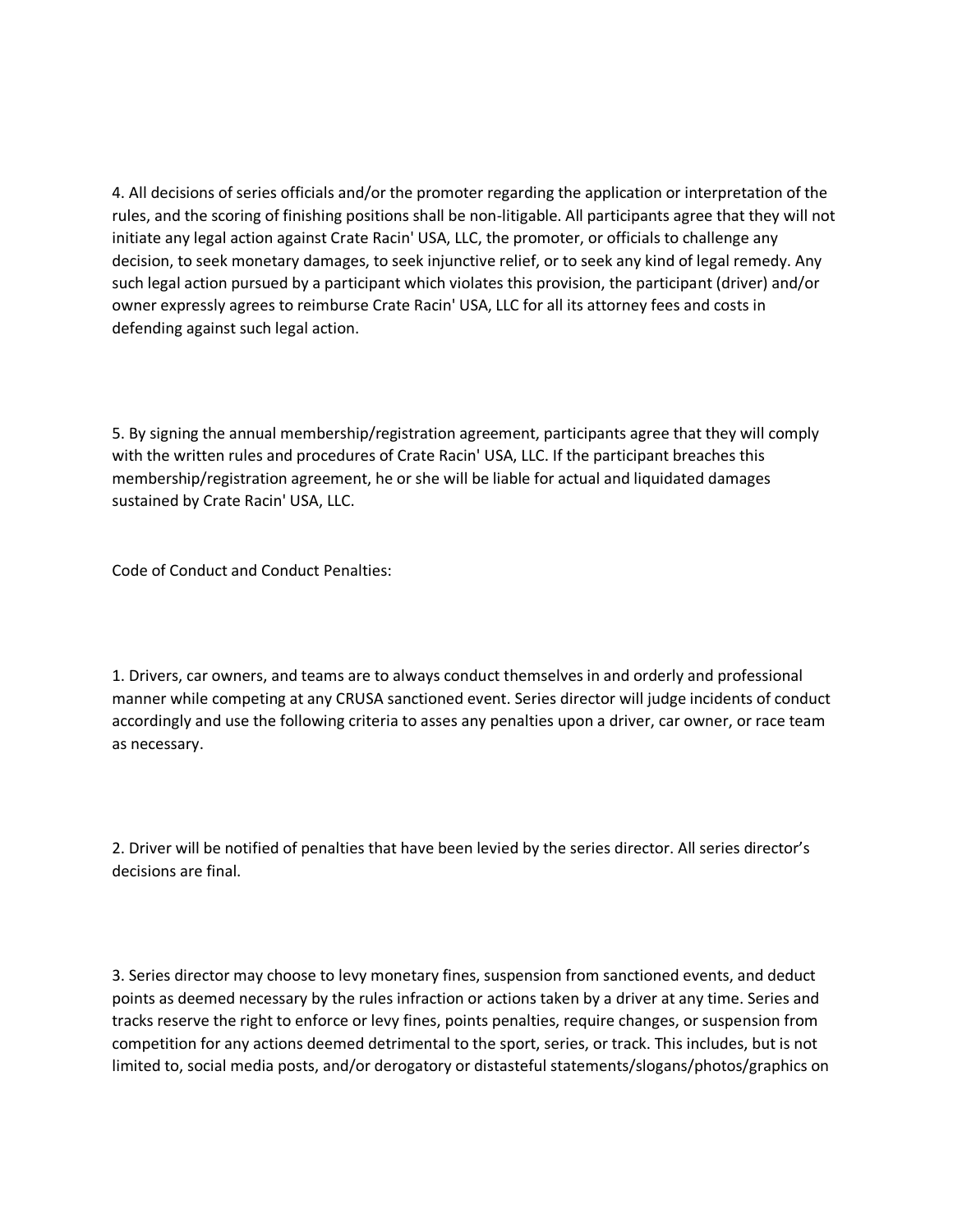cars or any other driver related material visible to the public (i.e. helmets or driver's suits, trailer or transporter, etc.).

4. Series will adhere to, and uphold any suspension levied on a driver by a specific track. If a driver has been suspended or barred from entering the property, that will be upheld by the series. Series and sanctioned event do not overrule a track's decision to refuse entry to any driver, car owner, or crew member.

5. NOTE: These rules are not intended to eliminate competition or accidental contact. However, they are intended and may be used to penalize deliberate contact and/or over-driving or deemed deliberate acts of aggression towards other drivers.

6. No driver will be allowed to compete/participate while under the influence of any alcoholic beverage or illegal/controlled substances. If a driver is found to be participating in such a manner, that driver will be immediately suspended and removed from competing.

7. Any competitor that verbally abuses a series or track official by using profane and/or disrespectful language is subject to a fine of \$100 for the first offense. A \$300 fine, one-race suspension, and loss of points for the second offense. After a second offense, driver is subject to 30-day or longer suspension and loss of points as determined by officials.

8. Any physical confrontation, either on the track or in the pit area, will result in the aggressor(s) being suspended for one race, loss of points, and \$300 fine for the first offense. A second offense will result in the driver being suspended for the remainder of the seasons, and a \$500 fine.

9. Any driver who enters another driver's pit area, or approaches another driver's car on the speedway, will be deemed the aggressor. Away from either driver's pit area, both drivers will be considered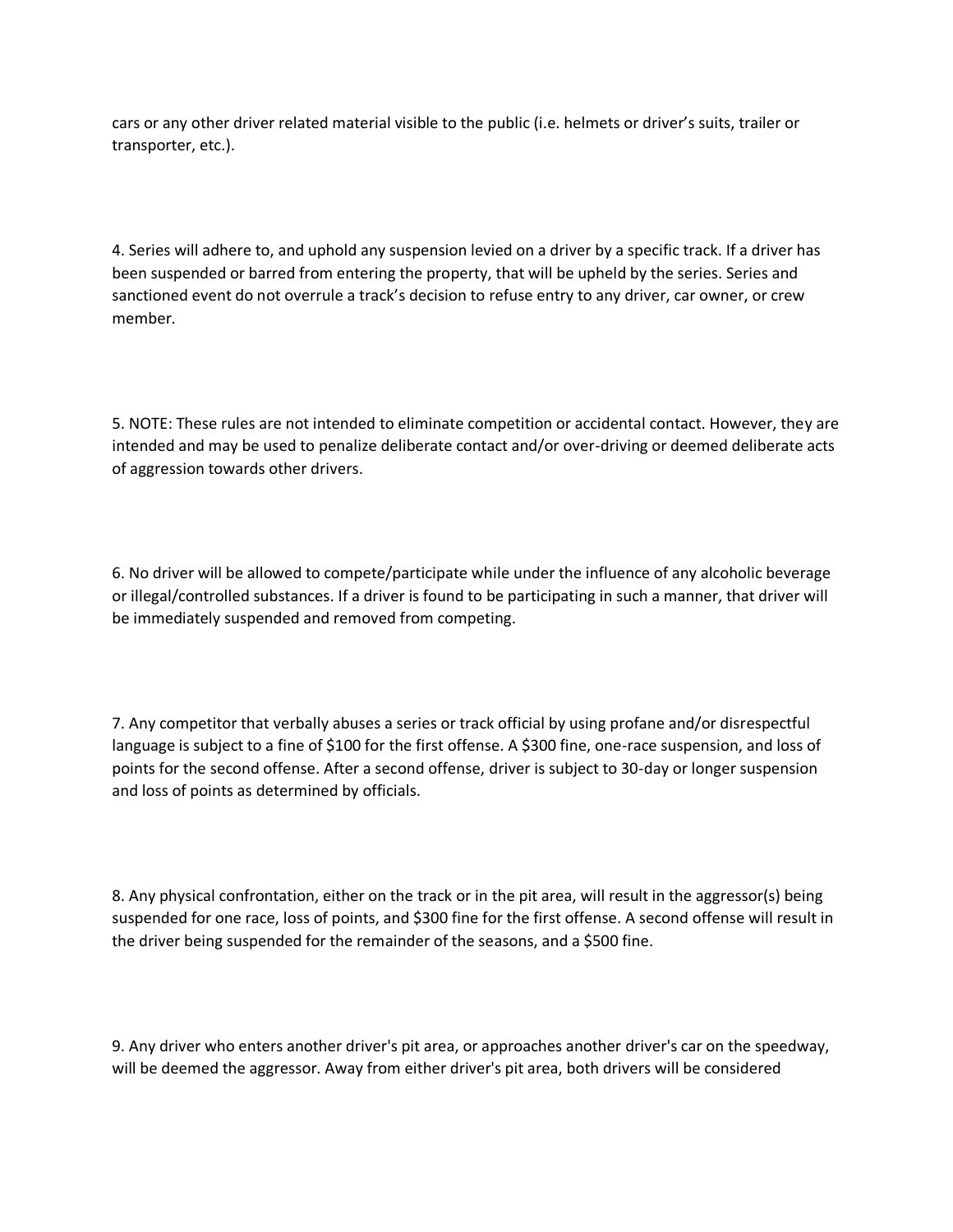aggressors. Drivers should be aware that they are responsible for any member of their race team, and the above penalties will apply to the driver concerned even if the driver is not directly involved.

10. In the event of a felony conviction of a driver, team member, or team sponsor, disciplinary action could be a minimum of a 365-day ban from the series beginning with the date of the conviction or the date of the completion of any incarceration to said conviction, whichever date shall last occur.

11. Disciplinary action may also include, but is not limited to, the right of the series organizers and officials to suspend either temporarily, or permanently, any driver, team member or sponsor, whose actions, in the sole opinion and discretion of the series organizers and officials, may have resulted in, or may result in harm or detriment to Crate Racin' USA.

12. Any incidents occurring during the last five events of the season, may result in penalties being applied to the beginning of the following season.

13. Any incident(s) that are judged to be deliberate acts of aggression, whether on or off the track, under green or caution, will result in disqualification and a monetary fine to be determined by series' officials.

14. Series officials reserve the right to increase the above penalties, by either adding additional money, suspension time, or points loss, depending on the severity of the incident.

15. Series officials reserve the right to revoke a competitor's membership at any time. All official's decisions are final.